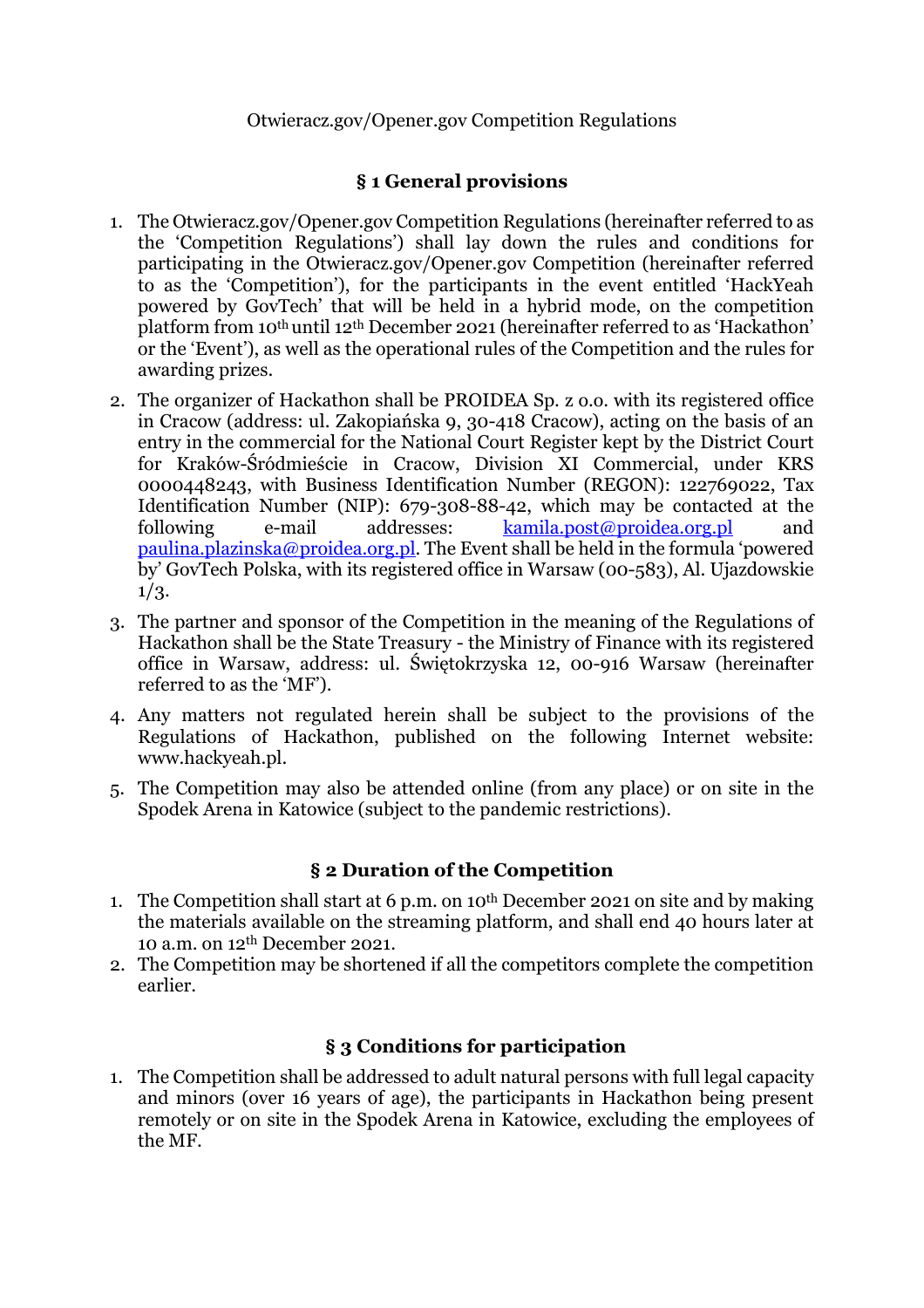- 2. Before joining the Competition, each and every competitor should read its Regulations.
- 3. By joining the Competition, the competitor shall accept the Competition Regulations and undertake to follow its provisions.
- 4. The MF shall reserve the right to document and record the Competition, including the sound and image recording, and in particular to record the image of the competitors.

# **§ 4 Competition procedure**

- 1. The Competition shall be to solve the task published by the MF on the following Internet website: www.hackyeah.pl. The task will be made available to the competitors at 6 p.m. on the opening day of the Competition, i.e. 10th December 2021.
- 2. The official opening of the Competition by a representative of the MF shall mark the start of the Competition. The competitors must not learn the content of the task and begin solving it until the aforementioned moment.
- 3. After reading the subject matter of the task, the competitors shall have 40 hours as a maximum to solve it within the period specified in § 2(1).
- 4. The MF shall provide for an unlimited number of competitors. The MF shall reserve the right to limit the number of competitors for logistical reasons without stating a reason.
- 5. The MF shall not provide the competitors with computer workstations or portable computers.
- 6. The competitors may participate in the Competition individually or in teams of up to 6 people.
- 7. Hackathon may be joined on site in the Spodek Arena in Katowice or remotely through the dedicated Internet website.
- 8. The task shall have an open formula (there is no one correct answer), while the solution proposals submitted by the competitors or their teams shall be assessed by the Jury appointed by the MF.
- 9. The solution proposals produced by the competitors or their teams will be transferred to the MF for assessment by 10 a.m. at the latest on 12th December 2021, in the form specified by the Organizer on the dedicated Internet website on which the content of the task will be published.

### **§ 5 Rules for assessing the competition task**

- 1. The prizes shall be awarded to individual competitors or their teams whose solution proposals will be granted the highest score by the Competition Jury appointed by the MF. The composition of the Jury will be announced on the Internet website of Hackathon (www.hackyeah.pl) on the opening day of the Competition at the latest.
- 2. The Jury of the Competition will be composed of representatives of the MF, the Tax Chambers, the IT Centre of the Ministry of Finance and representatives of the company Aplikacje Krytyczne Spółka z o.o.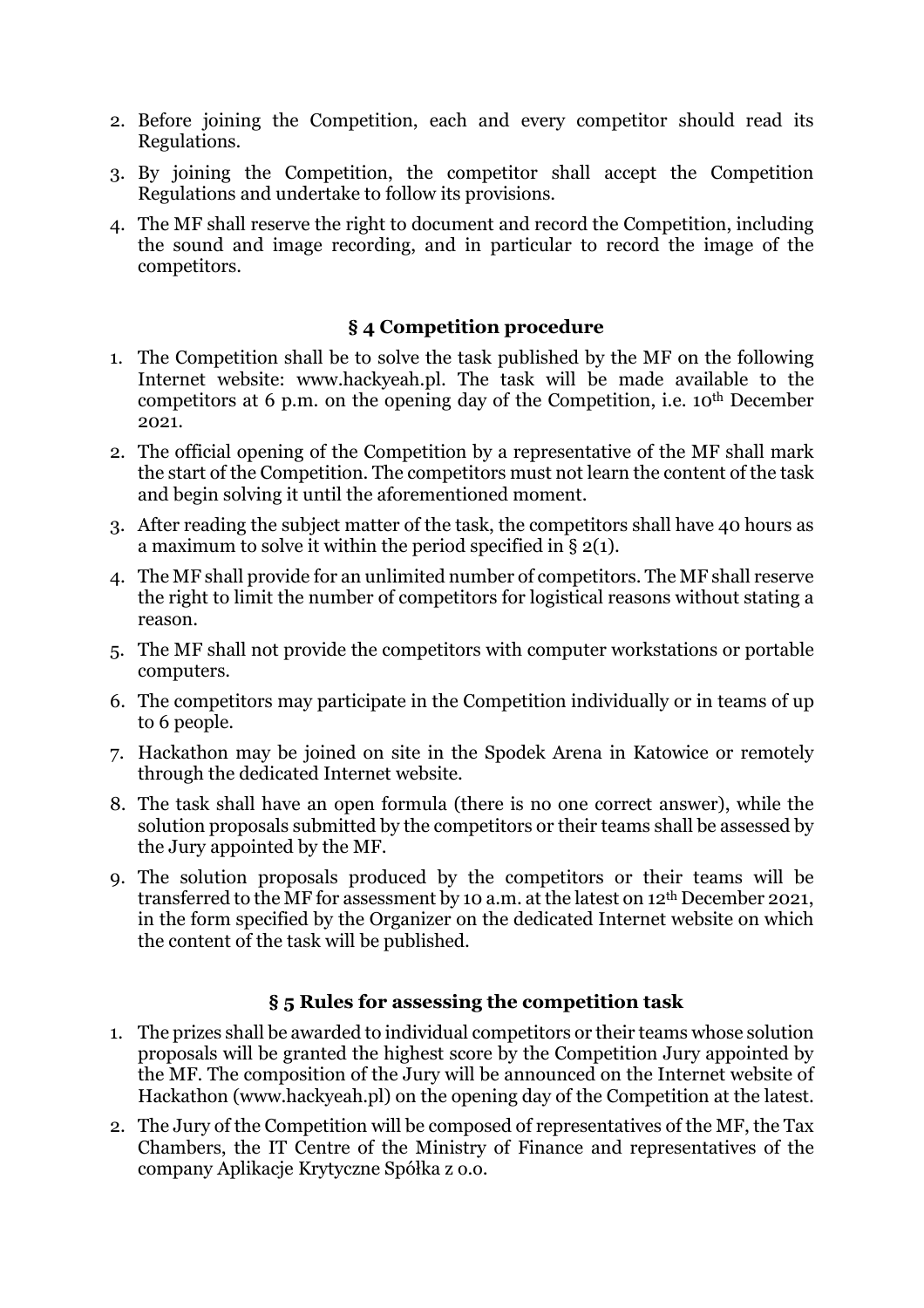- 3. Before assessing the task, the members of the Jury shall elect a chairman from among its members, provided that the chairman is one of the representatives of the MF.
- 4. The Jury of the Competition shall make decisions by majority vote. In the event of a tied vote, the chairman of the Jury shall have a casting vote.
- 5. The Jury shall assess the solution proposal to the task being the subject matter of the Competition, submitted by the competitors or their teams in two stages. The Jury of the Competition shall assess the solution proposal to the task being the subject matter of the Competition, as submitted by the competitors or their teams, on a scale of 0 to 100 scores while considering the following assessment criteria:
	- 1) creativity and scope of problem solution: from 0 to 30 scores, effectiveness of the applied mechanism for recognizing file formats, signature verification, visualizing and anonymizing file contents .The assessment criteria will include the quantitative and qualitative elements of the submitted solution proposals;
	- 2) innovativeness of the applied solutions: from 0 to 30 scores. The score will be awarded for an innovative approach to the technological aspect of the task;
	- 3) solution architecture and deployability of the system in the production environment: from 0 to 20 scores. The assessment will cover the following elements: composition of the system modules, scalability, flexibility for different data sources, monitoring of application performance, capacity, accountability, code portability;
	- 4) degree of consistency with the task description: from 0 to 10 scores. The scoring criteria will include aspects related to the mapping of the task description against the functionality of the solution proposal;
	- 5) invention and unconventionality of the solution proposal, including the additional functions not listed in the requirements that may significantly affect its usefulness: from 0 to 10 scores.
- 6. The maximum score for the solution proposal shall be 100 scores.
- 7. During the Competition, the work of the competitors will be observed by the mentors appointed by the MF, who will act as experts in the subject matter of the task. The Jury shall consider the opinion of the mentors by deciding on the verdict and on the awards.
- 8. The Jury shall not assess the knowledge of the competitors in economic science and tax law or their knowledge of the financial system.
- 9. The competitors shall undertake to perform the competition task by exercising due diligence and cooperating closely with the mentors and the MF.
- 10. The participants must not, subject to being immediately excluded from the Competition, attempt to gain access to the content of the task before the Competition begins.
- 11. The MF shall have the right to exclude a competitor from the Competition if it establishes that the competitor has violated the provisions of the Competition Regulations, the Hackathon Regulations, or if it may be suspected that the competitor has violated the provisions of the generally applicable law. Shall it be suspected that the competitor has violated the law, the MF shall notify the law enforcement authorities and the organizer of Hackathon.
- 12. The competitors must not behave towards others in a vulgar way.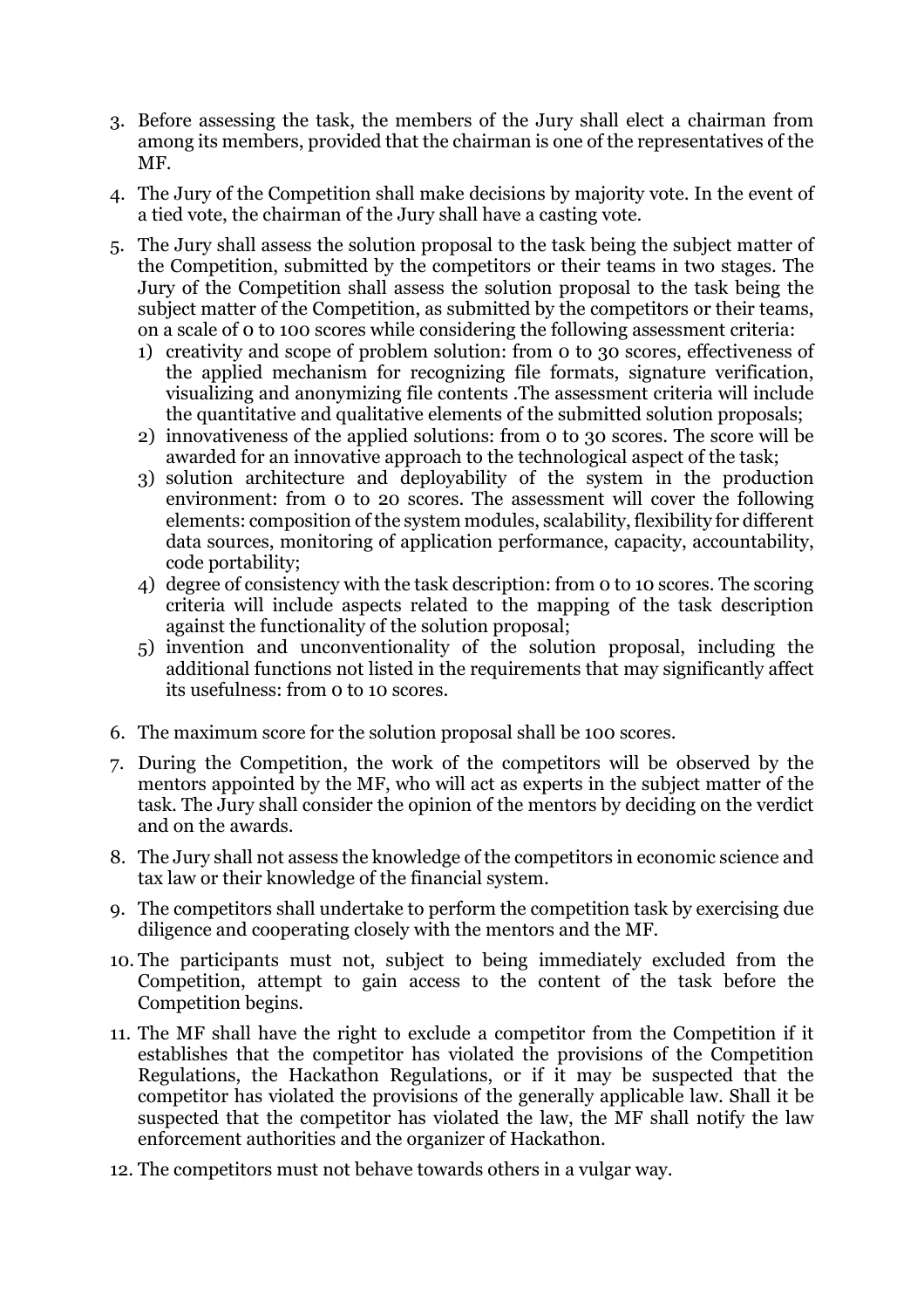### **§ 6 Results of the Competition. Prizes**

- 1. The Competition will be decided at 5 p.m. on 12th December 2021. The results of the Competition will also be placed on the following Internet website: www.hackyeah.pl. Furthermore, the winners of the Competition will be notified by e-mail (at the e-mail address provided in the registration form for the Competition).
- 2. Three (3) winners will be selected in the Competition. The winners may be individual competitors or their teams.
- 3. The winners of the Competition shall be awarded the following prizes:
	- 1) for taking the 1st place PLN 30,000 gross,
	- 2) for taking the  $2<sup>nd</sup>$  place PLN 20,000 gross,
	- 3) for taking the  $3<sup>rd</sup>$  place PLN 10,000 gross.
- 4. Furthermore, the MF may award distinctions to selected competitors who will also be awarded prizes by the Organizer of Hackathon in accordance with the provisions of the Hackathon Regulations.
- 5. The amount of the prizes mentioned in par. 3 points 1, 2 and 3 shall be reduced by the flat-rate income tax of 10% of the prize value in accordance with the provisions of the Personal Income Tax Act of 26 July 1991 (Journal of Laws of 2020, item 1426, as amended).
- 6. Shall any of the prizes mentioned in par. 3 be awarded to a team, as mentioned in § 4(6), the prize shall be paid out in proportion to the contribution made by each of the team members to the entire work as indicated unanimously by the entire team. Shall the competitors and team members be unable to reach an agreement on the contribution made by each of the team members to the solution proposal, the prize shall be divided and paid out to each of the competitors and team members to the specified bank accounts in the amount being equivalent to the quotient of the prize amount and the number of the rewarded team members.
- 7. No prizes for taking the 1st, 2nd and 3rd place shall be awarded if the solution proposals presented by the competitors and their teams are awarded less than 50% of the maximum score, as specified in § 5(6), i.e. 50 scores.
- 8. The prize may be transferred to the winners of the Competition provided that:
	- 1) the individual competitors or the competitors and team members, who will be awarded the prizes mentioned in § 6(3), enter into a written contract for transferring onto the Ministry of Finance the economic copyrights to the rewarded work being the solution proposal to the competition task. The model contract shall be specified in Annex No 1 to the Regulations;
	- 2) the MF will be delivered as requested, at the e-mail address or in person, the personal data for transferring/delivering the prize and the data for the MF to fulfil its obligations as the income tax remitter for the prizes awarded to the competitors, in particular the following data: first name and surname, place of residence, bank account number, date of birth, Personal Identification Number (PESEL), Tax Identification Number. Furthermore, the tax office competent for the place of residence shall be indicated.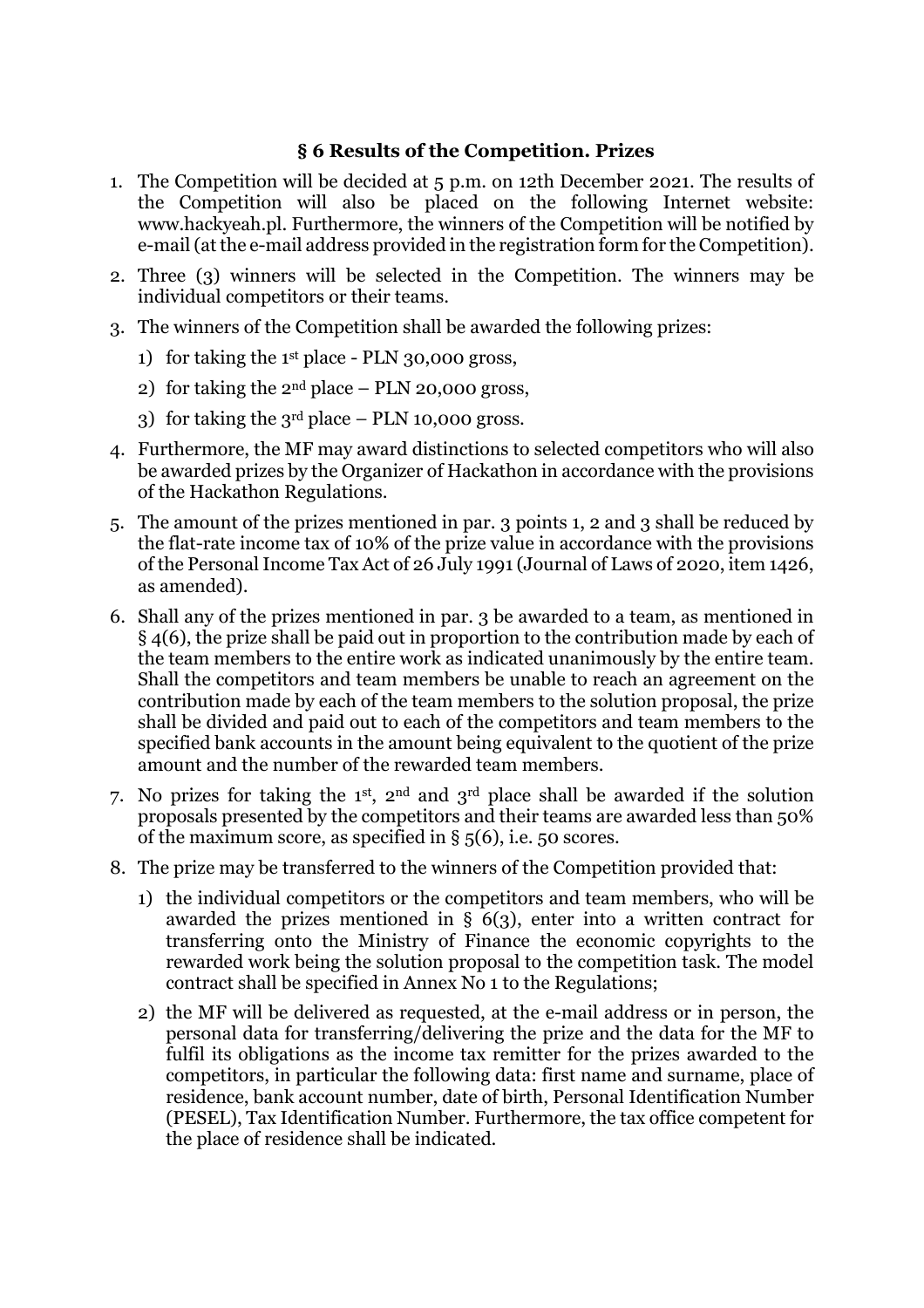- 9. The pecuniary prizes will be transferred to the bank accounts provided by the winners until 31th December 2021 at the latest provided that the individual winners and all the team members provide the MF with the personal data for delivering the prize until 17th December 2021 at the latest.
- 10. The MF shall perform the tax settlement for the awarded prizes.

# **§ 7 Copyrights**

- 1. Under the conditions specified in point X 'Copyrights' of the Hackathon Regulations and in accordance with Article 921 § 3 of the Civil Code (i.e. Journal of Laws of 2020, item 1740), the individual competitors and the competitors and team members, who will be awarded the prizes mentioned in § 6(3), shall transfer onto the State Treasury - the Ministry of Finance the economic copyrights to the works being the solution proposal to the competition task, in the fields of exploitation mentioned in point X 'Copyrights' of the Hackathon Regulations, upon the transfer of the awarded prizes.
- 2. The MF shall require that the individual competitors or the competitors and team members, who will be awarded the prizes mentioned in § 6(3), conclude written contracts with the MF under the conditions specified in par. 1, to confirm that they transfer onto the MF the economic copyrights to the works being the rewarded solution proposal to the competition task, before the prizes are delivered. The model contract shall be specified in Annex No 1 to the Regulations.
- 3. The contracts mentioned in par. 2 shall be concluded in the registered office of the MF or, if justified, the contract signed by the winners may be sent by traditional mail to the postal address of the MF.
- 4. Shall the individual competitors or the competitors and team members refuse to conclude the contract mentioned in par. 2, the MF will not be able to deliver the prize.

# **§ 8 Personal data**

- 1. The personal data of the competitors will be processed in accordance with the provisions of Regulation (EU) 2016/679 of the European Parliament and of the Council of 27 April 2016 on the protection of natural persons with regard to the processing of personal data and on the free movement of such data, and repealing Directive 95/46/EC (General Data Protection Regulation, O.J. of the EU L 119/1 of 04.05.2016, p. 1, as amended), hereinafter referred to as the 'GDPR'.
- 2. We hereby inform that under the conditions for participation and in the framework of conducting the Competition we will process the personal data we have received from the Organizer of Hackathon, i.e. PROIDEA sp. z o.o. with its registered office in Cracow, ul. Zakopiańska 9.
- 3. The Controller of personal data shall be the Minister of Finance (hereinafter referred to as the 'Controller'), who may be contacted:
	- 1) by post to the following postal address: ul. Świętokrzyska 12, 00-916 Warsaw,
	- 2) at the following e-mail address:  $kancelaria@mf.gov.pl$ ,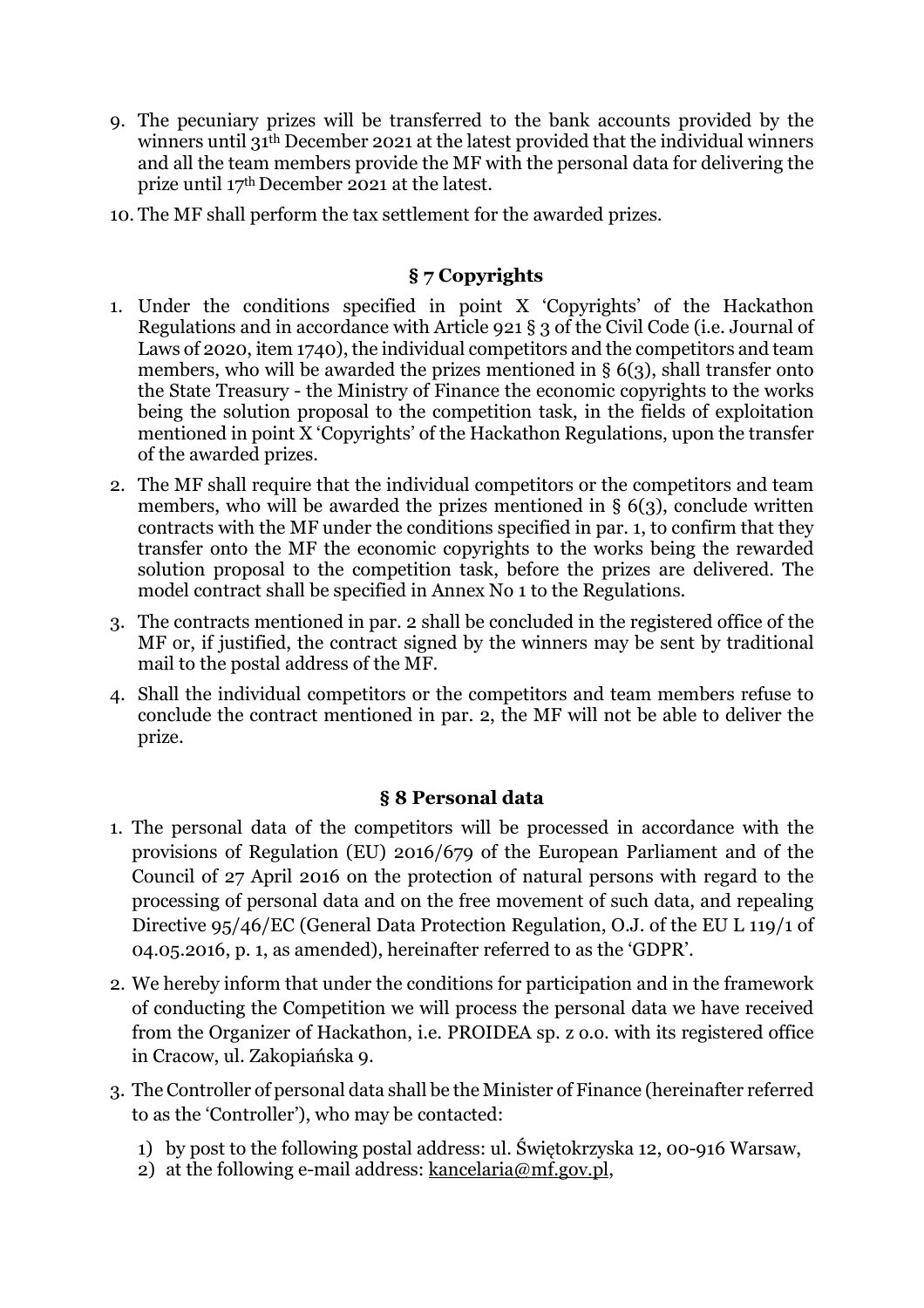- 3) through the Electronic Inbox on the ePUAP platform: /bx1qpt265q/SkrytkaESP.
- 4. The Controller has appointed the Personal Data Protection Officer who may be contacted at the following e-mail address: IOD@mf.gov.pl, or at the aforementioned e-mail address and the Electronic Inbox.
- 5. The Controller will process the personal data:
	- 1) for performing its tasks as the partner/sponsor of the Competition, promoting the Competition, inter alia, by disseminating information about its procedure and results, in particular through the Internet website of the MF (www.gov.pl/web/finanse), the social media portals, the Internet website of GovTechPolska (www.gov.pl/web/govtech) and the account on the social media portals - as required for the purposes of the legitimate interests of the Controller,
	- 2) for awarding the prizes to the winners of the Competition and concluding the contract mentioned in par.  $7(2)$  of the Regulations - for providing additional data specified in Annex No 1 and Annex No 2 - as required for the Controller to perform its legal obligations under the applicable laws.
- 6. The Controller shall keep the personal data for a period dependent on the purpose for which they have been collected, i.e. the organization and conducting of the competition, as well as for archival purposes, as specified in the Act of 14 July 1983 on the National Archives and the archives, as well as for tax purposes in accordance with the applicable laws.
- 7. The personal data may be made available to the authorised data recipients or categories of data recipients in accordance with the applicable laws.
- 8. The personal data of the competitors will not be subject to an automated decisionmaking process, including their profiling.
- 9. The competitors shall have:
	- 1) the right to access their personal data and obtain a copy of the data;
	- 2) the right to rectify their personal data;
	- 3) the right to delete their personal data in the situations specified in Article 17 of the GDPR;
	- 4) the right to restrict the processing of their personal data in the situations specified in Article 18 of the GDPR;
	- 5) the right to object to the further processing of their personal data in the situations specified in Article 21 of the GDPR.
- 10. The Controller shall exercise due diligence to protect the personal data being subject to processing. However, we are not liable for the privacy policy of external parties. The Controller shall encourage and recommend that the privacy protection rules of such parties are studied.
- 11. The Controller shall not intend to create a database for the personal data of the competitors. However, we shall reserve the right to retain the proofs of delivery of the prizes to the winners or other documents and data, as necessary in relation to the organized Competition.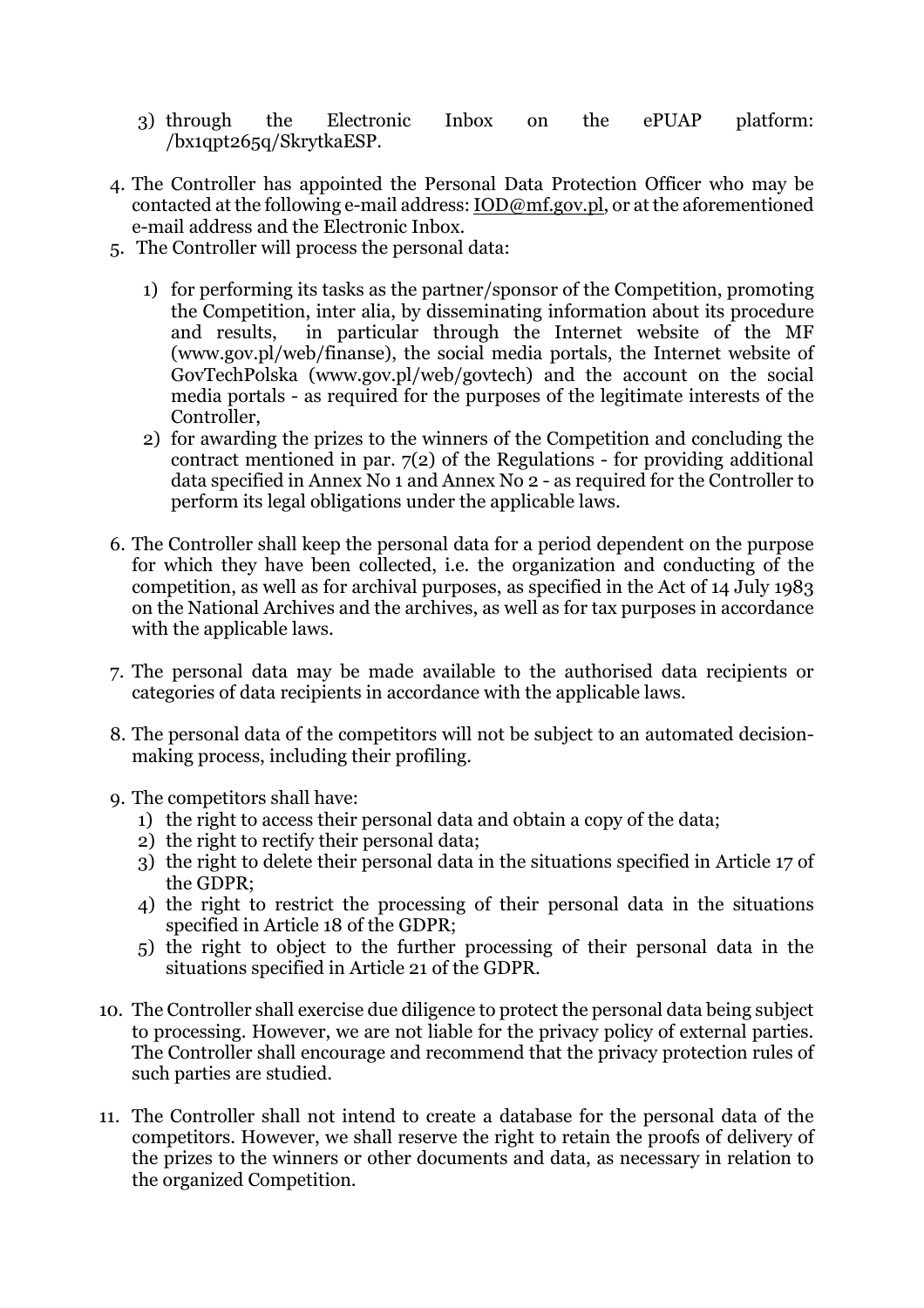12. Shall the competitor find that the processing of his/her personal data violates the provisions of the GDPR, the competitor shall have the right to file a complaint with the President of the Personal Data Protection Office, to the following postal address of the Personal Data Protection Office: ul. Stawki 2, 00-193 Warsaw.

### **§ 9 Liability**

- 1. The MF shall not be liable for that it is impossible to deliver the prize in case the competitor has provided incorrect, incomplete or untrue personal data, contact data, and other information that prevents the delivery of the prize.
- 2. Each and every competitor may withdraw from the Competition at any time. Withdrawing from the Competition shall be equivalent to losing the right to be awarded a prize.

### **§ 10 Final provisions**

- 1. The MF shall reserve the right to decide on the definite interpretation of the provisions of the Regulations.
- 2. The MF shall reserve the right to cancel or terminate the Competition at an earlier time without stating a reason.
- 3. The competitors may not appeal against the results.
- 4. The MF shall reserve the right to amend the Regulations without consulting the competitors
- 5. Any disputes related to the participation in the Competition shall be settled by a common court for the registered office of the MF.
- 6. The Regulations shall apply from the date of publication on the following Internet website: www.hackyeah.pl.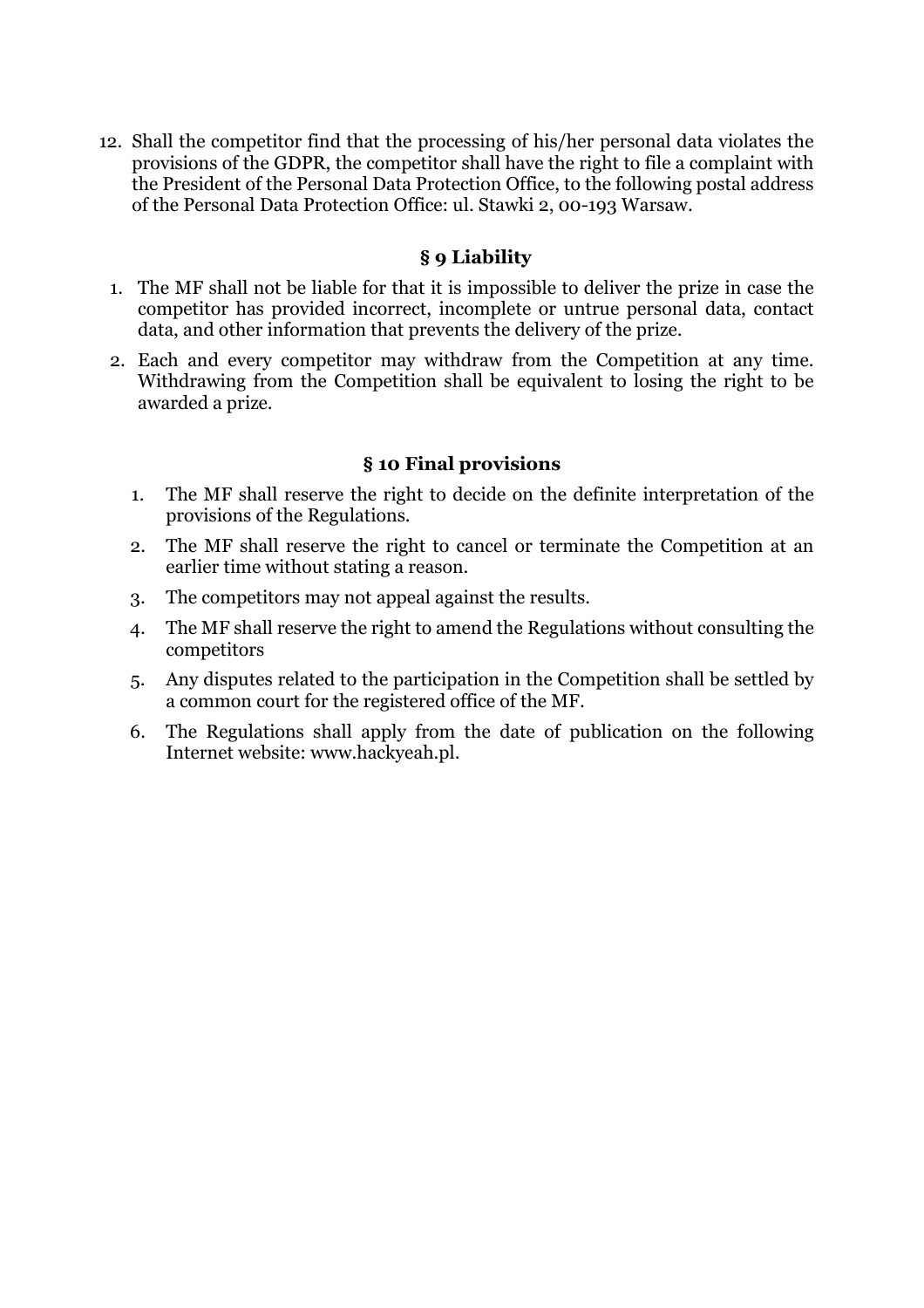#### **Annex No 1 to the Otwieracz.gov/Opener.gov Competition Regulations**

# **Model contract**

#### **Contract for transferring the economic copyrights No ………………….. concluded on …………………. in …………………………. (hereinafter referred to as the 'Contract') between**

|                                                                       | with Personal |
|-----------------------------------------------------------------------|---------------|
| Identification Number (PESEL) , being the holder of personal identity |               |
|                                                                       |               |
| hereinafter referred to as the ' <b>Author</b> ',                     |               |

and

**the State Treasury - the Ministry of Finance** with its registered office in Warsaw, ul. Świętokrzyska 12, 00-916 Warsaw, with Tax Identification Number (NIP): 5260250274, and Business Identification Number REGON: 000002217, represented by …………………………………., acting on the basis of the power of attorney of the Minister of Finance No ………….………….. of …………., hereinafter referred to as the '**Employer**'.

The Author and the Employer shall be referred hereinafter jointly as the '**Contracting Parties**' and individually as the '**Contracting Party**'.

#### **§ 1**

- 1. The Author shall transfer onto the Employer the economic copyrights to the solution proposal to the competition task rewarded by the Employer, developed by the Author under the Otwieracz.gov/Opener.gov Competition during the HackYeah conference, held in a hybrid mode from 10th until 12th December 2021, hereinafter referred to as the 'Work', including the right to use and dispose of the Work for an unlimited time and in any territory, whereby:
	- 1) to the extent that the solution proposal is a computer programme, the economic copyrights to the Work shall be transferred for the fields of exploitation listed in Article 74(4) of the Act of 4 February 1994 on the Copyright and the related rights (Journal of Laws of 2019, item 1231, as amended), including in particular:
		- a) the permanent or temporary reproduction of the solution proposal in whole or in part by any means and in any form,
		- b) the translation, adaptation, change of the layout and making any other changes thereto,
		- c) the dissemination, including the lending or rental of the solution proposal or its copy;
		- d) the granting of permissions to third parties to exercise the copyrights related to the proposal solution;
	- 2) to the extent that the solution proposal is not a computer programme, the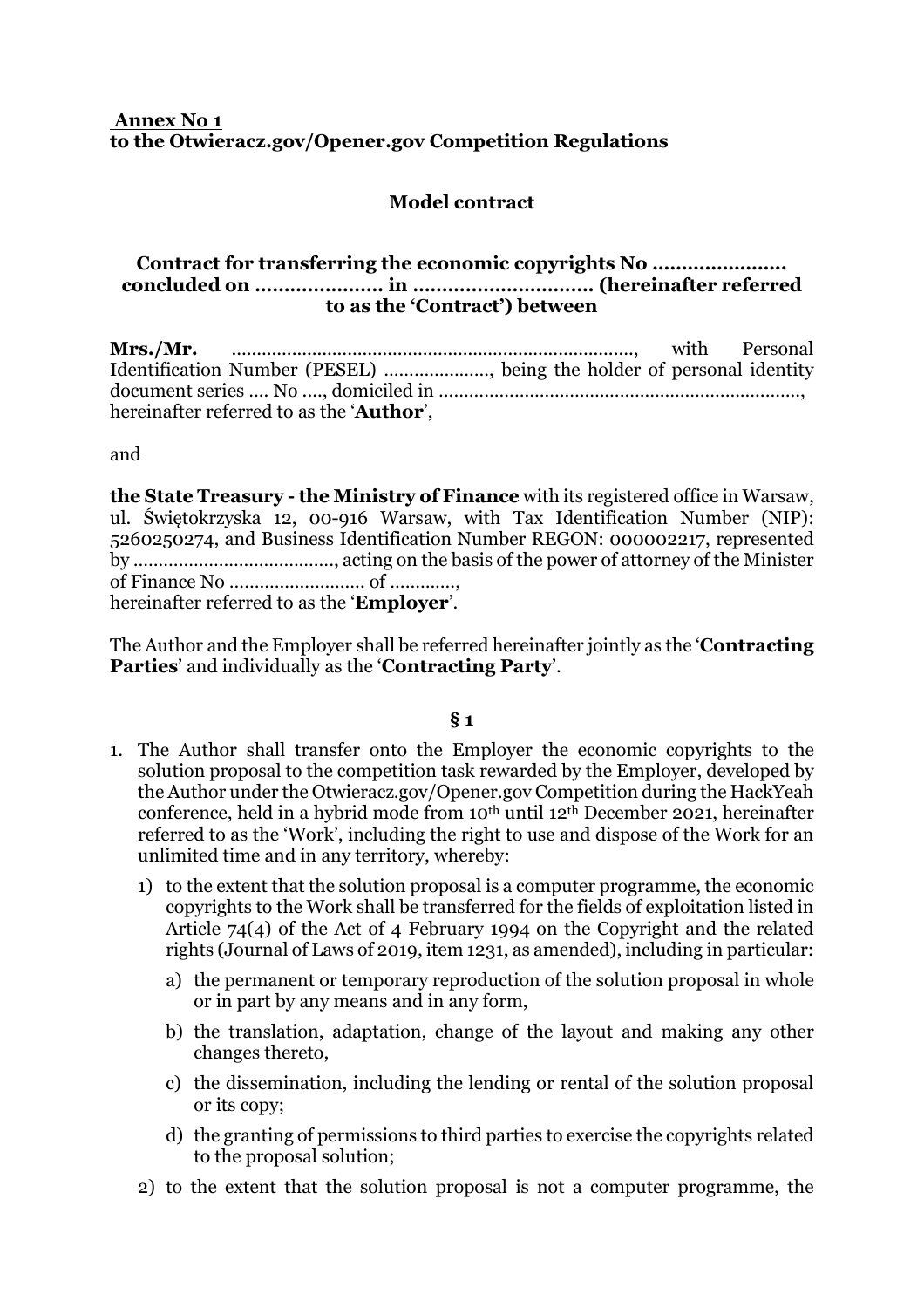economic copyrights to the Work shall be transferred for the fields of exploitation listed in Article 50 of the Act of 4 February 1994 on the Copyright and the related rights, including in particular:

- a) the recording and reproduction by any known techniques, including digital, magnetic, photosensitive, electronic recording techniques, any video and printing techniques,
- b) the entering into the computer memory and the free dissemination in the computer networks, including: the Internet and Intranet, in particular by placing the Work or its part on a public Internet website on a permanent basis, in a manner that makes it possible to any interest party to copy it repeatedly,
- c) the placing of the counterparts and carriers and the reproduced counterparts and carriers onto the market,
- d) the public reproduction,
- e) the public dissemination of counterparts and carriers,
- f) the public performance,
- g) the rental and lending,
- h) the exhibitions,
- i) the display,
- j) the compilation of further versions in foreign languages (including with the use of any techniques that make it possible to transfer information to persons with different disabilities),
- k) the broadcasting by wired or wireless vision or otherwise through a computer network, including the posting of films in the Internet without any restrictions, excluding the possibility to publicly broadcast the films or its parts on television,
- l) the granting of permissions to third parties to exercise the copyrights related to the proposal solution;
- 3) the economic copyrights to the Work for the source codes shall be transferred for all the fields of exploitation, as specified above in par. 1(1) for the computer programme and in par. 2(2) for the documentation and modification, compilation and combination, testing, implementation, using the software produced in this manner.
- 2. As a result of the transfer of the economic copyrights in accordance with par. 1, the Employer shall acquire the exclusive right to use the Work, to the fullest extent, in any manner, for an unlimited time and in any territory, in all the fields of exploitation specified herein.
- 3. The Author shall agree that the Employer makes or causes to make any changes, actualisations and additions to the Work - the studies. The Employer shall be entitled to all the rights in this respect (the rights to the studies). The Author shall agree that the Employer disposes of and uses the studies.
- 4. The Author shall transfer onto the Employer the exclusive right to exercise the dependent copyrights and the right to authorize the exercise of the dependent copyrights to the Work, in particular the rights to translate, adapt, amend the layout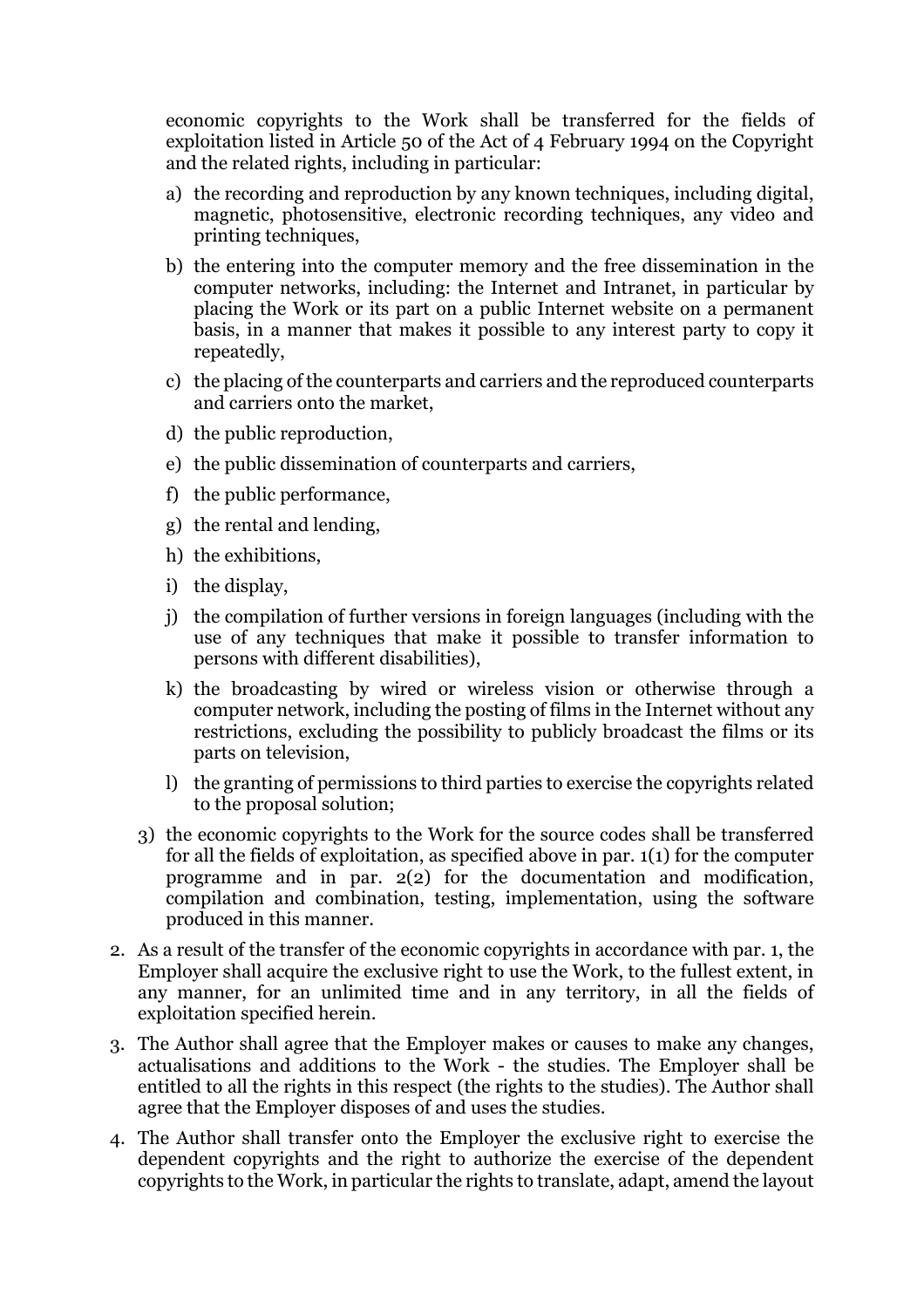and to make other changes or modifications, and will not claim any additional remuneration therefor.

5. The Employer may exercise the economic copyrights independently or through an authorized third party.

#### **§ 2**

By concluding a separate contract, the Employer may entrust the Author with the development of work studies, while the Author shall be obliged to transfer all the economic copyrights to such studies exclusively onto the Employer or an entity indicated by the Employer.

#### **§ 3**

- 1. The economic copyrights mentioned in § 1 of the Contract shall be transferred onto the Employer upon the delivery of the prize mentioned in § 4(1) to the Author.
- 2. Upon the delivery of the prize mentioned in  $\S 4(1)$ , the Employer shall acquire the ownership right to the counterpart of the Work and the carriers on which the Work has been recorded.

#### **§ 4**

- 1. The economic copyrights to the Work, as specified herein, shall be transferred in full in exchange for the prize that will be delivered (paid out) to the Author by the Employer under the Otwieracz.gov/Opener.gov Competition, as mentioned in § 1(1), in accordance with the Otwieracz.gov/Opener.gov Competition Regulations.
- 2. The Contracting Parties shall declare that the prize mentioned in par. 1 shall be the entire remuneration due to the Author for transferring the economic copyrights to the Work, in particular the prize shall include the remuneration for the Employer's using the Work in any of the fields of exploitation specified herein, as well as the remuneration for transferring the ownership right to the counterpart of the Work and the carriers on which the Work has been recorded, and for granting the consent to the Employer for exercising the dependent rights. The Author shall not be entitled to any additional remuneration for transferring the economic copyrights to the Work.
- 3. The Contracting Parties shall confirm that the Contract is not to grant a public contract in the meaning of the Public Procurement Law of 29 January 2004 (Journal of Laws of 2020, item 200, as amended), while the prize shall be paid out in accordance with Article 921 § 3 of the Civil Code (Journal of Laws of 2020, item 1740) and the Otwieracz.gov/Opener.gov. Competition Regulations.

#### **§ 5**

The Author shall declare that:

1) upon the transfer of the economic copyrights to the Work onto the Employer, the Author is entitled to the rights in full, in full scope and without any restrictions,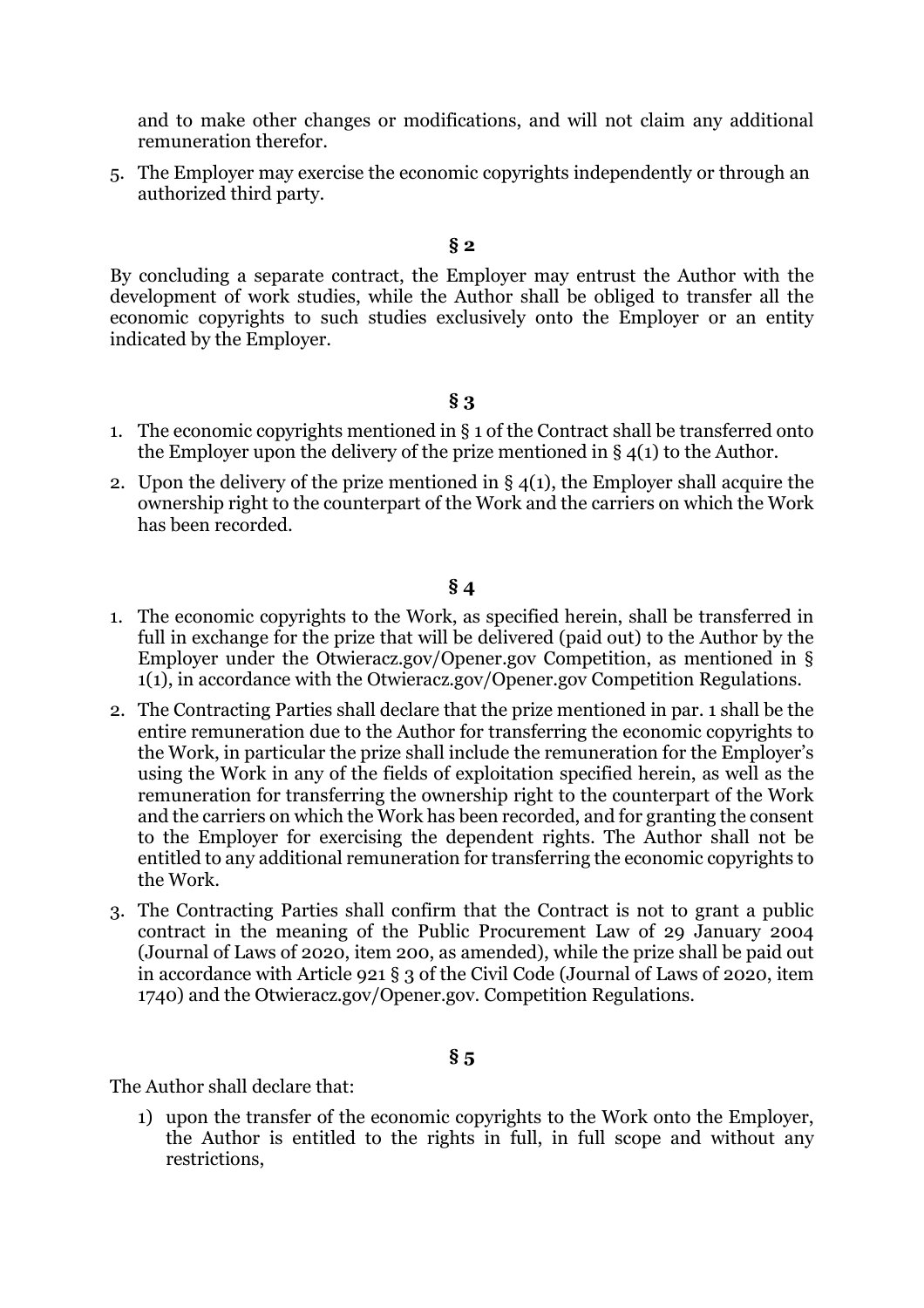- 2) the economic copyrights to the Work, which are to be transferred onto the Employer, are not restricted or encumbered in any manner, in particular any third party is not entitled to any rights to the Work,
- 3) neither the transfer of the economic copyrights onto the Employer nor the use of the Work by the Employer or third parties, to which the Employer may grant the right to use the Work, will not infringe any rights of the third parties in any manner.

#### **§ 6**

- 1. Shall any third party raise a claim against the Employer for the infringement of the intellectual property rights, including the economic copyrights, the Author will undertake any necessary measures to defend against such claims, and in case the Employer or any third parties to which the Employer may grant the right to use the Work are forced to cease using the Work in whole or in part due to such claims being raised, or in case an order is issued to make a payment to a third party for any reason, the Author will rectify any damages resulting from the claims raised by the third parties, including the reimbursement of any costs and expenditures incurred in relation thereto.
- 2. The Author shall immediately notify the Employer of any claims for the infringement of the intellectual property rights, including the economic copyrights to the Work, which may be raised against the Author.
- 3. The Author shall agree that the Employer anonymously uses the Work in any of the fields of exploitation specified herein, in particular the Employer has the right to use the Work without placing a note about the authorship on its counterparts.

# **§ 7**

- 1. Any amendments hereto must be made in writing in order to be valid.
- 2. Any matters not regulated herein shall be subject to the Civil Code or the Act on the Copyright and the related rights.
- 3. Any disputes arising hereunder shall be settled by a common court for the registered office of the Employer.
- 4. This Contract has been made into three identical counterparts, one for the Author and two for the Employer.

**The Author The Employer** 

| Date: |
|-------|
|       |

Signature: Signature:

**Annex No 2**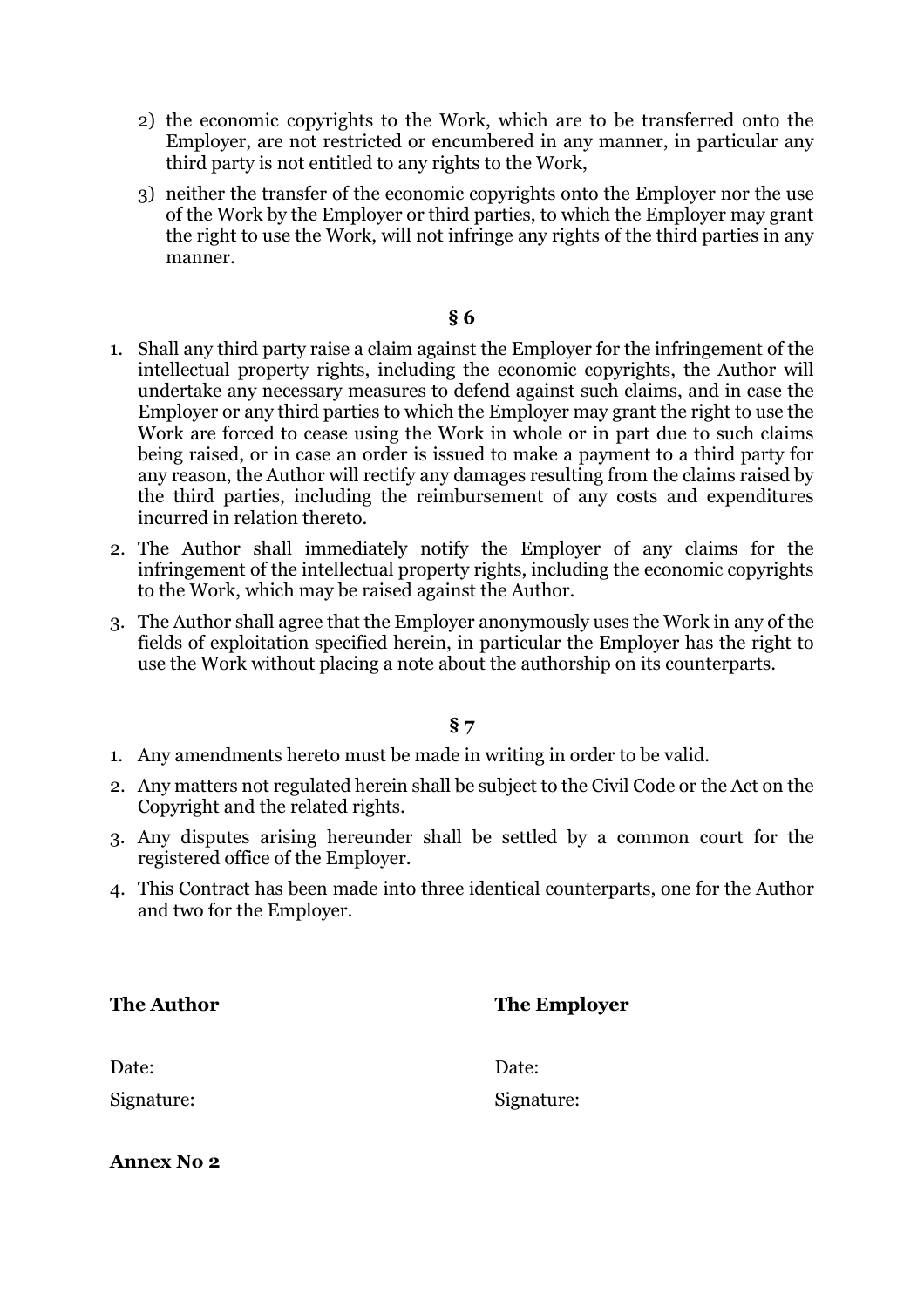# **to the Otwieracz.gov/Opener.gov Competition Regulations**

…………………………………………………….. ……………………………………………

(first name and surname) (locality, date)

……………………………………………………………

address of residence

 **Ministry of Finance ul. Świętokrzyska 12 00-916 Warsaw** 

In relation to taking the ..... place in the Otwieracz.gov/Opener.gov Competition, organized by the Ministry of Finance during the Event entitled 'HackYeah powered by GovTech' that was held in a hybrid mode from 10th until 12th December 2021, I hereby provide my personal data for transferring/delivering the prize and the data for the MF to fulfil its obligations as the income tax remitter:

**- bank account number:** 

. The same independent of the same independent of the same independent of the same independent of the same independent of the same independent of the same independent of the same independent of the same independent of the ………………………………………………………………………………………………………………………… **- date of birth:** …………………………………………………………………………………….. **- Personal Identification Number (PESEL)**: ……………………………………………… **- Tax Identification Number (NIP)** (if being the tax identifier for tax settlement): ………………………………………………………………………. **- Tax Office for the place of residence:** ……………………….

……………………………………………………………………

(date and legible signature)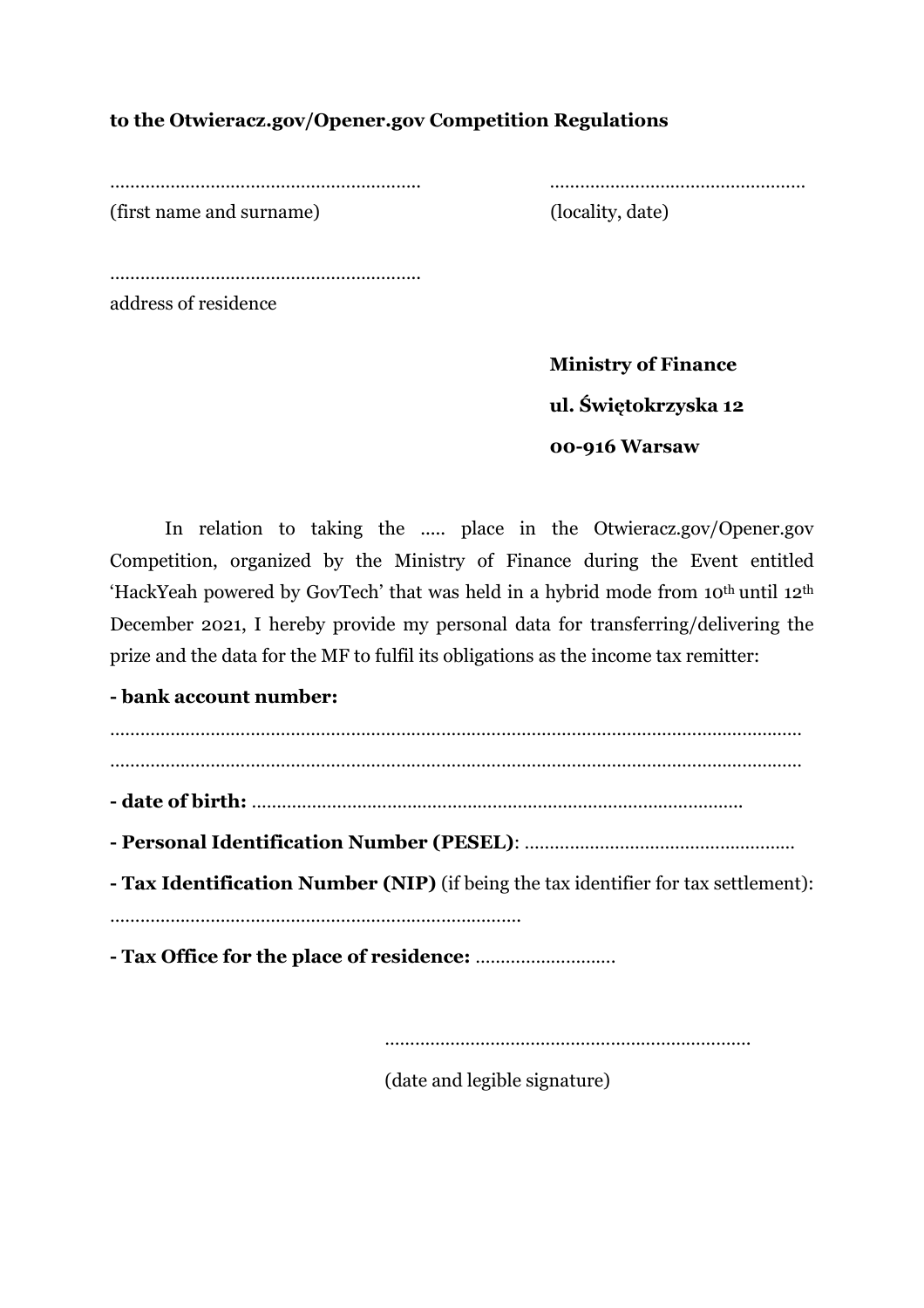# Regulamin konkursu Otwieracz.gov/Opener.gov

# **§ 1 Postanowienia Ogólne**

- 1. Regulamin konkursu Otwieracz.gov/Opener.gov (dalej zwany "Regulaminem") określa zasady i warunki udziału w konkursie Otwieracz.gov/Opener.gov (dalej zwanym "Konkursem"), uczestników wydarzenia pt. HackYeah powered by GovTech, które odbędzie się hybrydowo, na platformie konkursowej w dniach 10- 12 XII 2021 (dalej zwanej "Hackathonem lub Wydarzeniem"), a także zasady przebiegu Konkursu i zasady przyznawania nagród.
- 2. Organizatorem Hackathonu jest PROIDEA Sp. z o.o. z siedzibą w Krakowie (adres: ul. Zakopiańska 9, 30-418 Kraków), wpisana do Rejestru Przedsiębiorców Krajowego Rejestru Sądowego prowadzonego przez Sąd Rejonowy dla Krakowa-Śródmieścia w Krakowie, XI Wydział Gospodarczy Krajowego Rejestru Sądowego pod numerem KRS: 0000448243, REGON: 122769022, NIP: 679-308-88-42, z którą kontaktować się można pod adresem e-mail: **kamila.post@proidea.org.pl** oraz paulina.plazinska@proidea.org.pl Wydarzenie odbywa się w formule "powered by" GovTech Polska, z siedzibą w Warszawie (00-583) Al. Ujazdowskie  $1/3.$
- 3. Partnerem i sponsorem Konkursu, w rozumieniu postanowień regulaminu Hackathonu, jest Skarb Państwa – Ministerstwo Finansów z siedzibą w Warszawie, adres: ul. Świętokrzyska 12, 00-916 Warszawa (dalej zwane "MF").
- 4. W zakresie nieuregulowanym w Regulaminie, zastosowanie mają postanowienia regulaminu Hackathonu, opublikowanego na stronie internetowej www.hackyeah.pl.
- 5. Możliwy jest udział online (a więc praktycznie z dowolnego miejsca) lub stacjonarny w Katowickim Spodku (uwzględniając ograniczenia pandemiczne).

# **§ 2 Czas trwania Konkursu**

- 1. Konkurs rozpoczyna się o godz. 18:00 w dniu 10 grudnia 2021 r. na miejscu oraz poprzez udostępnienie materiałów na platformie streamingowej, a zakończy 40 godzin później tj. o godz. 10:00 w dniu 12 grudnia 2021 r.
- 2. W przypadku rozwiązania zadania Konkursowego przez wszystkich uczestników Konkursu, przed upływem przewidzianego czasu, Konkurs może ulec skróceniu.

# **§ 3 Warunki uczestnictwa**

- 1. Konkurs skierowany jest do pełnoletnich osób fizycznych posiadających pełną zdolność do czynności prawnych oraz osób niepełnoletnich (powyżej 16 roku życia), uczestników Hackathonu obecnych zdalnie lub stacjonarnie w Katowickim Spodku, które nie są pracownikami MF.
- 2. Przed przystąpieniem do udziału w Konkursie uczestnik powinien zapoznać się z Regulaminem.
- 3. Udział w Konkursie jest równoznaczny z akceptacją Regulaminu przez uczestnika Konkursu oraz zobowiązaniem uczestnika Konkursu do przestrzegania Regulaminu.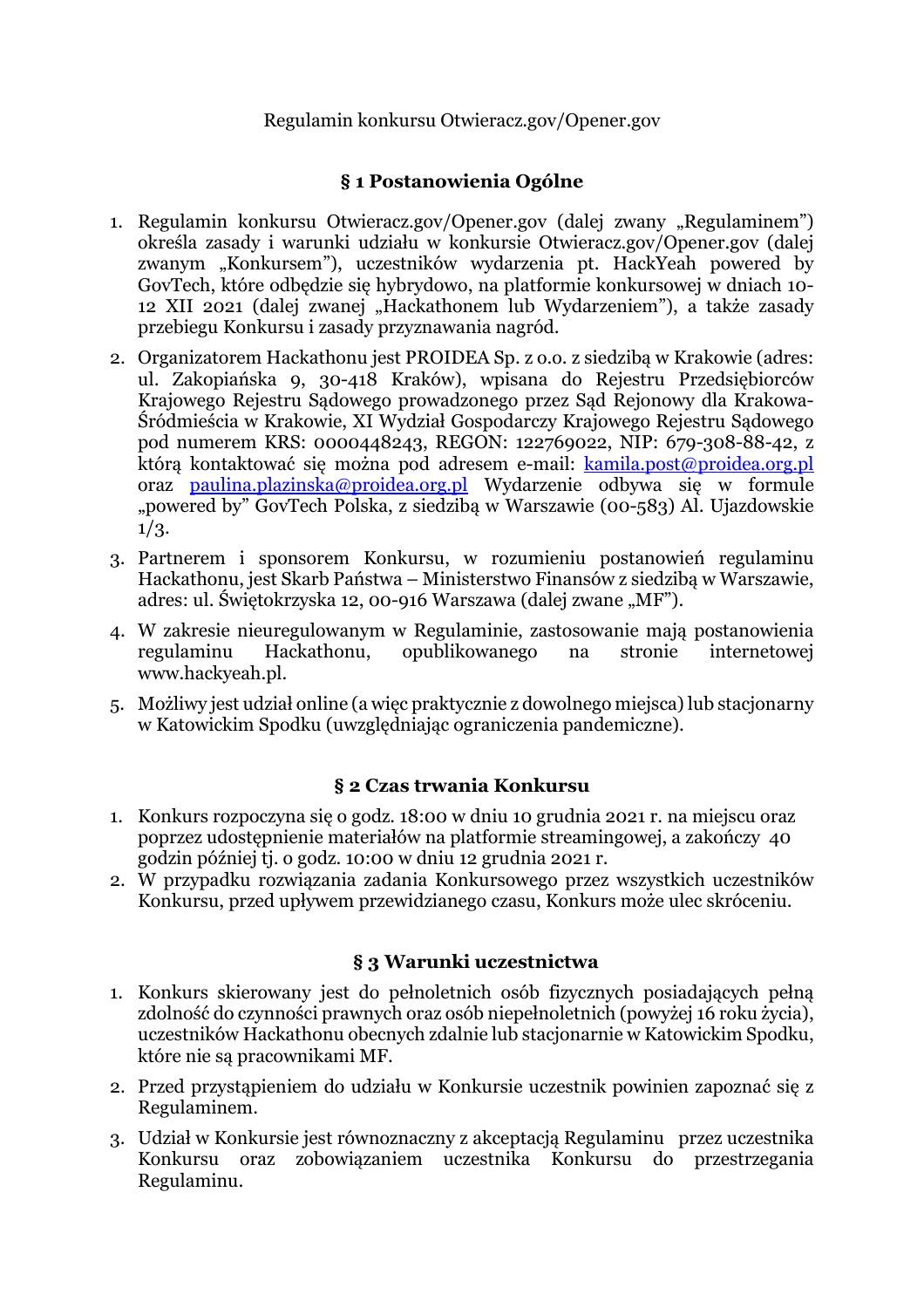4. MF zastrzega sobie prawo dokumentacji i utrwalania przebiegu Konkursu, włącznie z rejestrowaniem dźwięku i obrazu, a w szczególności utrwalania wizerunku uczestników Konkursu.

# **§ 4 Przebieg Konkursu**

- 1. Konkurs polega na rozwiązaniu zadania przedstawionego przez MF na stronie internetowej www.hackyeah.pl. Zadanie zostanie udostępnione uczestnikom Konkursu o godz. 18:00 w dniu rozpoczęcia Konkursu tj. 10 grudnia 2021 r.
- 2. Momentem rozpoczęcia Konkursu jest uroczyste otwarcie Konkursu przez przedstawiciela MF. Dopiero od tego momentu możliwe jest zaznajamianie się przez uczestników Konkursu z treścią zadania oraz rozpoczęcie jego rozwiązywania.
- 3. Po zapoznaniu się z tematem zadania uczestnicy Konkursu mają maksymalnie 40 godzin na jego rozwiązanie w okresie wskazanym w § 2 ust. 1.
- 4. MF przewiduje nieograniczoną ilość miejsc dla uczestników Konkursu. MF zastrzega sobie możliwość ograniczenia liczby miejsc dla uczestników Konkursu ze względów logistycznych bez podania przyczyny.
- 5. MF nie zapewnia uczestnikom Konkursu stanowisk komputerowych, ani komputerów przenośnych.
- 6. Uczestnicy mogą brać udział w Konkursie indywidualnie lub w Zespołach liczących nie więcej niż 6 osób.
- 7. Udział w Hackathonie możliwy jest stacjonarny w Katowickim Spodku lub w formie zdalnej poprzez dedykowaną stronę internetową.
- 8. Zadanie realizowane jest w formule otwartej (nie ma jednego poprawnego rozwiązania), zaś projekty rozwiązań zadania zgłoszone przez uczestników Konkursu lub Zespoły ocenia Jury wyznaczone przez MF.
- 9. Projekty rozwiązań zadania, zgłoszone przez uczestników Konkursu lub Zespoły, będą przekazane MF do oceny najpóźniej w terminie do godz. 10:00 w dniu 12 grudnia 2021 r. w formie określonej przez Organizatora na dedykowanej stronie internetowej, na której przedstawiona zostanie treść zadania.

# **§ 5 Zasady oceny zadania konkursowego**

- 1. Nagrody w Konkursie otrzymają uczestnicy indywidualni lub Zespoły, których zadania Konkursowe zostaną ocenione najwyżej przez Jury Konkursu powołane przez MF. Skład Jury zostanie opublikowany na stronie internetowej Hackathonu (www.hackyeah.pl) najpóźniej w dniu rozpoczęcia Konkursu.
- 2. W skład Jury Konkursu wejdą przedstawicieli MF, izb administracji skarbowej, Centrum Informatyki Resortu Finansów oraz przedstawiciele Aplikacje Krytyczne Spółka z o.o.
- 3. Członkowie Jury, przed przystąpieniem do oceny zadania, wybiorą ze swego grona przewodniczącego, z zastrzeżeniem, że będzie to jeden z przedstawicieli MF.
- 4. Decyzje Jury Konkursu zapadają większością głosów. W przypadku rozłożenia liczby głosów, wiążąca jest decyzja przewodniczącego Jury.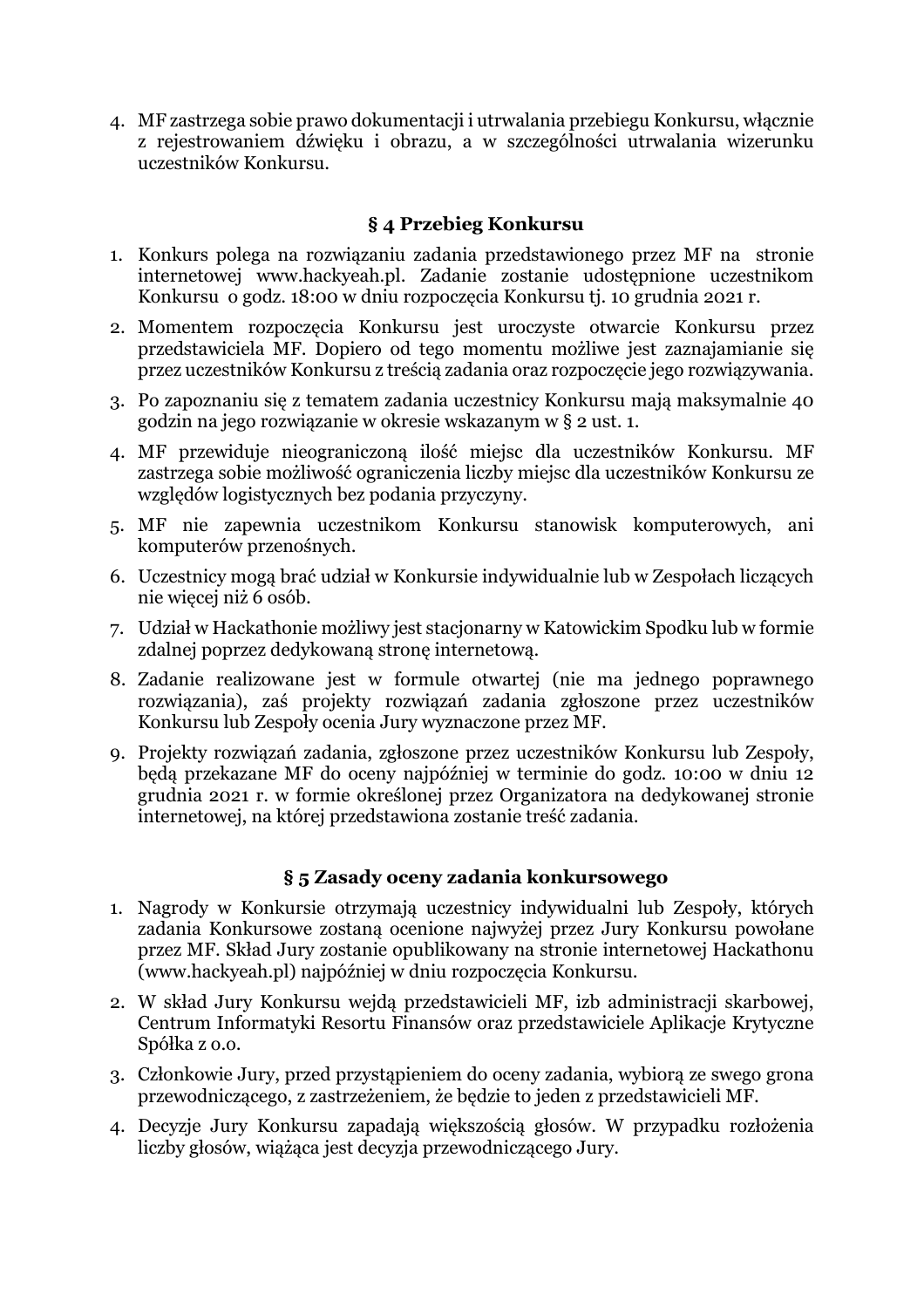- 5. Jury ocenia rozwiązanie zadania stanowiącego przedmiot Konkursu zgłoszone przez Uczestników Konkursu lub Zespoły w dwóch etapach. Jury Konkursu ocenia rozwiązanie zadania stanowiącego przedmiot Konkursu zgłoszone przez uczestników Konkursu lub Zespoły w skali punktowej 0 do 100 punktów, biorąc pod uwagę następujące kryteria oceny:
	- 1) Pomysłowość i stopień rozwiązania problemu: punktacja od 0 do 30 punktów, skuteczność zastosowanego mechanizmu rozpoznania formatu pliku, weryfikacji podpisu, wizualizacji i anonimizacji treści plików. Kryteria oceny będą uwzględniały elementy ilościowe i jakościowe zgłoszonych wyników.
	- 2) innowacyjność zastosowanych rozwiązań: punktacja od 0 do 30 punktów. Punktacja będzie przyznawana za nowatorskie podejście do zagadnienia w obszarze technologicznym.
	- 3) architektura rozwiązania oraz możliwość wdrożenia systemu w środowisku produkcyjnym: punktacja od 0 do 20 punktów. Punktacja będzie uwzględniała ocenę takich elementów jak: kompozycja modułów systemu, skalowalność, elastyczność względem różnych źródeł danych, zagadnienia dotyczące monitoringu pracy aplikacji, wydajności, rozliczalności, przenośności kodu.
	- 4) poziom zgodności z opisem zadania: punktacja od 0 do 10 punktów. Kryteria punktacji uwzględniać będą zagadnienia dotyczące zmapowania opisu na funkcjonalności rozwiązania .
	- 5) inwencja i nieszablonowość rozwiązania w tym dodatkowe funkcje niewskazane w wymaganiach, które w istotny sposób wpływają na funkcjonalność punktacja od 0 do 10 punktów.
- 6. Maksymalna liczba punktów którą można uzyskać za rozwiązanie zadania konkursowego wynosi 100 punktów.
- 7. Podczas trwania Konkursu pracę uczestników obserwować będą wyznaczeni przez MF Mentorzy, służący jako źródła wiedzy z obszaru zagadnienia przedstawionego w treści zadania. Jury może uwzględnić opinię Mentorów przy formułowaniu werdyktu i decyzji o przyznaniu nagród.
- 8. Zakres wiedzy uczestników Konkursu z dziedziny nauk ekonomicznych, oraz prawa podatkowego, ani ich znajomość systemu finansowego nie podlegają ocenie Jury.
- 9. Uczestnicy Konkursu zobowiązują się wykonać zadanie stanowiące przedmiot Konkursu z należytą starannością i w ramach ścisłej współpracy z Mentorami oraz MF.
- 10. Uczestnikom Konkursu nie wolno, pod rygorem natychmiastowego wykluczenia z udziału w Konkursie, podejmować prób uzyskania dostępu do treści zadania przed rozpoczęciem Konkursu.
- 11. MF ma prawo wykluczyć uczestnika z Konkursu jeżeli stwierdzi złamanie przez niego postanowień Regulaminu, regulaminu Hackathonu, lub zajdzie podejrzenie naruszenia przez uczestnika Konkursu przepisów prawa powszechnie obowiązującego. W przypadku podejrzenia naruszenia przez uczestnika Konkursu przepisów prawa, MF powiadomi o tym zdarzeniu organy ścigania oraz organizatora Hackathonu.
- 12. Niedozwolone jest wulgarne zachowanie uczestników Konkursu wobec innych osób.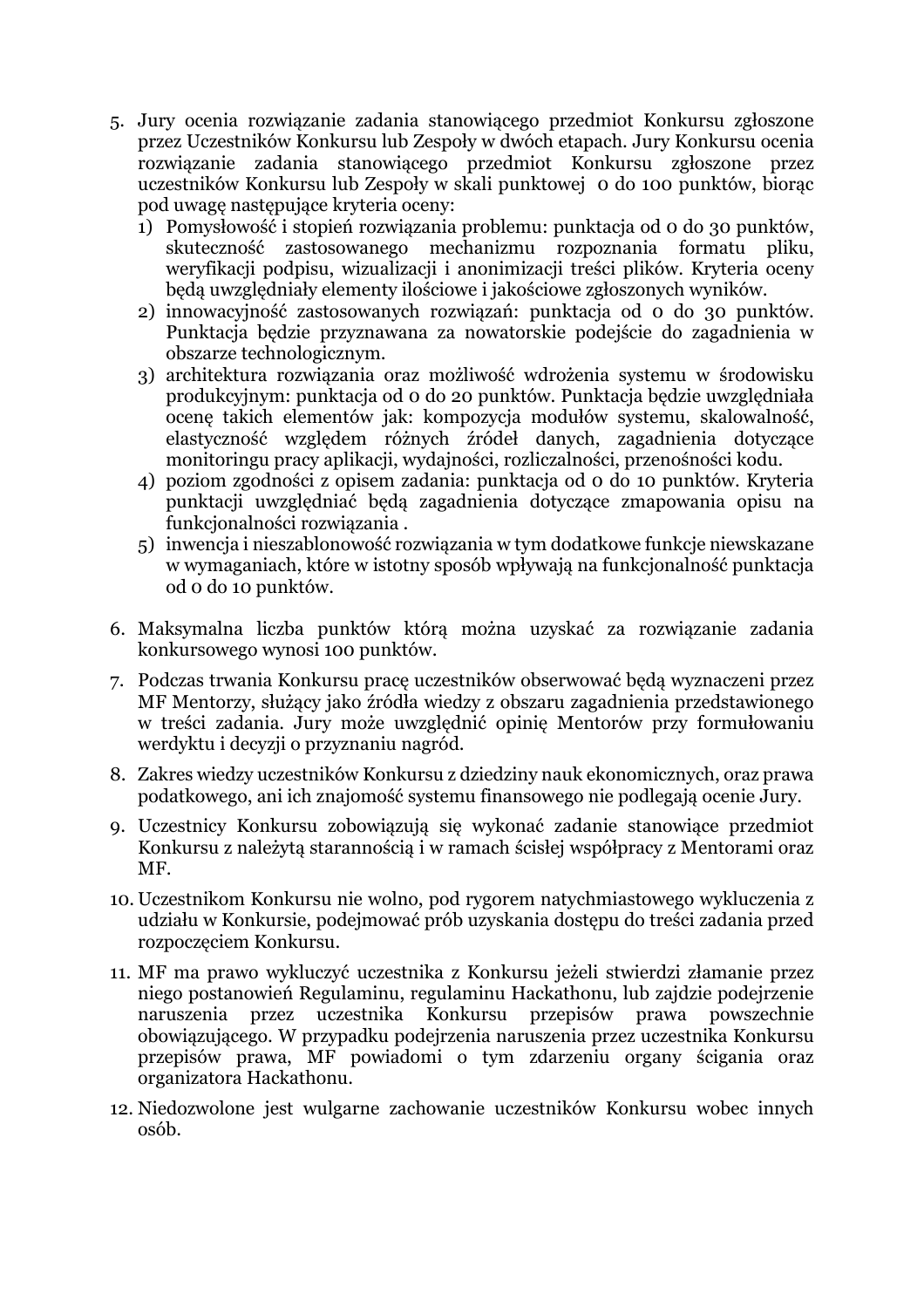### **§ 6 Rozstrzygnięcie Konkursu. Nagrody**

- 1. Rozstrzygnięcie Konkursu nastąpi w dniu 12 grudnia 2021 r. o godz.17:00 Informacja o wynikach Konkursu zostanie zamieszczona również na stronie internetowej www.hackyeah.pl. Ponadto zwycięzcy Konkursu zostaną powiadomieni o wynikach pocztą elektroniczną (na adres e-mail podany w formularzu zgłoszeniowym do Konkursu).
- 2. W Konkursie zostanie wyłonionych 3 zwycięzców. Zwycięzcami mogą być uczestnicy indywidualni lub Zespoły.
- 3. Nagrody w Konkursie stanowią:
	- 1) za zajęcie I miejsca 30 000 zł brutto
	- 2) za zajęcie II miejsca –20 000 zł brutto
	- 3) za zajęcie III miejsca 10 000 zł brutto
- 4. Ponadto MF może wybranym uczestnikom przyznać wyróżnienia, którym również będą wręczone nagrody przez Organizatora Hackathonu na zasadach wynikających z postanowień regulaminu Hackathonu.
- 5. Kwota nagród, wskazanych w ust. 3 pkt 1, 2, 3 zostanie pomniejszona o zryczałtowany podatek dochodowy w wysokości 10% wartości nagrody, zgodnie z przepisami ustawy z dnia 26 lipca 1991 r. o podatku dochodowym od osób fizycznych (Dz.U. z 2020 r. poz. 1426 z późn. zm.).
- 6. W przypadku, gdy którąkolwiek z nagród określonych w ust. 3 zdobędzie Zespół, o którym mowa w § 4 ust. 6, nagroda zostanie wypłacona proporcjonalnie do wskazanego jednomyślnie przez cały Zespół wkładu w całość prac. W przypadku braku zgody pomiędzy Uczestnikami Konkursu – członkami zespołu co do określenia wkładu poszczególnych Uczestników Konkursu – członków zespołu w rozwiązanie zadania nagroda zostanie podzielona i wypłacona każdemu z Uczestników Konkursu - członków Zespołu na rachunki bankowe przez nich wskazane w kwocie stanowiącej iloraz kwoty nagrody i liczby osób wchodzących w skład nagrodzonego Zespołu.
- 7. Nagrody za zajecie I, II i III miejsca nie zostaną przyznane, jeżeli zaprezentowane przez uczestników Konkursu lub Zespoły rozwiązania nie zdobędą co najmniej 50% maksymalnej liczby punktów, określonej w § 5 ust. 6 tj. 50 punktów.
- 8. Warunkiem wydania nagrody zwycięzcom Konkursu, jest:
	- 1) zawarcie przez indywidualnych uczestników Konkursu lub uczestników Konkursu – członków Zespołów, którzy otrzymają nagrody wskazane w § 6 ust. 3, pisemnych umów dotyczących przeniesienia na Ministerstwo Finansów autorskich praw majątkowych do opracowanego nagrodzonego utworu stanowiącego rozwiązanie zadania konkursowego. Wzór umowy określa Załącznik nr 1 do Regulaminu;
	- 2) podanie MF, na jego wniosek, na adres pocztowy bądź przekazanie MF osobiście danych niezbędnych do przekazania nagrody oraz danych niezbędnych do wykonania przez MF obowiązków płatnika podatku dochodowego, z tytułu otrzymanych przez Uczestników nagród, w tym w szczególności danych takich jak: imię i nazwisko, adres zamieszkania, numer rachunku bankowego, data urodzenia, numer PESEL, NIP. Ponadto, należy wskazać urząd skarbowy właściwy dla miejsca zamieszkania.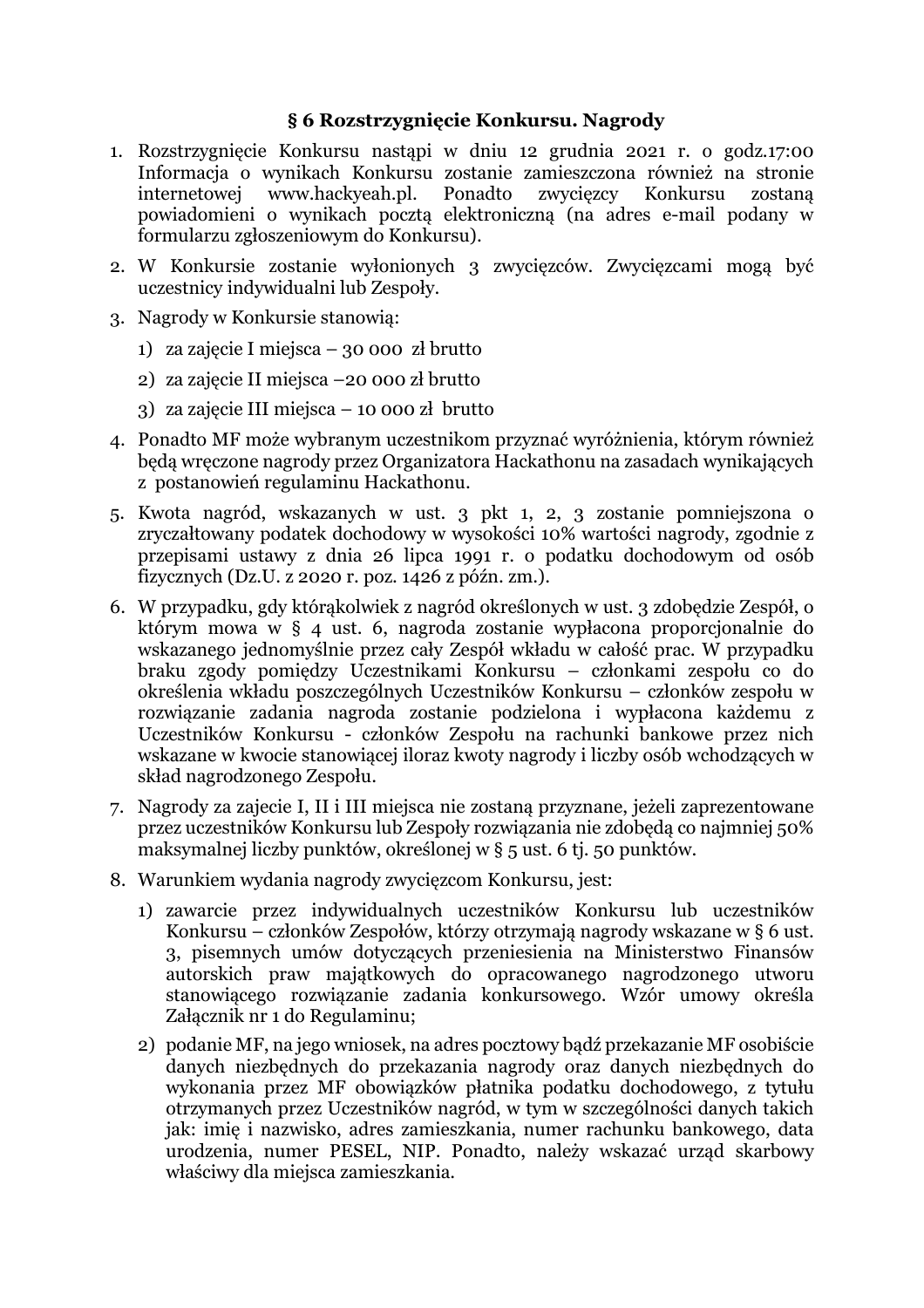- 9. Nagrody pieniężne zostaną przelane na konta bankowe wskazane przez Zwycięzców najpóźniej do 31 grudnia 2021 r. Pod warunkiem podania najpóźniej do 17 grudnia 2021 r. przez Zwycięzców indywidualnych, a w przypadku Zespołu przez wszystkich członków Zespołu, MF danych niezbędnych do przekazania nagrody.
- 10. Rozliczenie podatkowe w związku z wygranymi w Konkursie nagrodami będzie dokonane przez MF.

### **§ 7 Prawa autorskie**

- 1. Na warunkach opisanych w pkt X "Prawa autorskie" regulaminu Hackathonu oraz zgodnie z art. 921 § 3 kodeksu cywilnego (t.j. Dz. U. 2020, poz. 1740), indywidualni uczestnicy Konkursu lub uczestnicy Konkursu - członkowie Zespołów, którzy otrzymają nagrody wskazane w § 6 ust. 3, z chwilą wydania tych nagród przenoszą na Skarb Państwa – Ministerstwo Finansów autorskie prawa majątkowe do utworów stanowiących rozwiązanie zadania stanowiącego przedmiot Konkursu na polach eksploatacji wskazanych odpowiednio w pkt X "Prawa autorskie" regulaminu Hackathonu.
- 2. MF wymaga, aby indywidualni uczestnicy Konkursu lub uczestnicy Konkursu członkowie Zespołów, którzy otrzymają nagrody wskazane w § 6 ust. 3, przed wydaniem nagród zawarli z MF, na warunkach wynikających z treści ust. 1, pisemne umowy potwierdzające fakt przeniesienia na MF autorskich praw majątkowych do utworów stanowiących nagrodzone rozwiązania zadania stanowiącego przedmiot Konkursu. Wzór umowy określa Załącznik nr 1 do Regulaminu.
- 3. Miejscem zawarcia umów, o których mowa w ust. 2, będzie siedziba MF lub w szczególnych przypadkach umowa podpisana przez Zwycięzców może zostać przesłana pocztą tradycyjną na adres MF.
- 4. Odmowa przez indywidualnych uczestników Konkursu lub uczestników Konkursu – członków Zespołu zawarcia umowy, o której mowa w ust. 2, uniemożliwia MF wydanie nagrody.

#### **§ 8 Dane osobowe**

- 1. Dane osobowe uczestników Konkursu, będziemy przetwarzać zgodnie z przepisami Rozporządzenia Parlamentu Europejskiego i Rady (UE) 2016/679 z dnia 27 kwietnia 2016 r. w sprawie ochrony osób fizycznych w związku z przetwarzaniem danych osobowych i w sprawie swobodnego przepływu takich danych oraz uchylenia dyrektywy 95/46/WE (ogólne rozporządzenie o ochronie danych, Dz. Urz. UE L  $119/1$  z 4.5.2016, str. 1, z późn. zm.).zwanego dalej "RODO".
- 2. Informujemy, że w związku z warunkami uczestnictwa i realizacji Konkursu przetwarzamy dane osobowe, które pozyskaliśmy od Organizatora Hackathonu, tj. PROIDEA sp. z o.o. z siedzibą w Krakowie, ul. Zakopiańska 9.
- 3. Administratorem danych osobowych jest Minister Finansów (dalej "Administrator"), z którym można kontaktować się :
	- 1) korespondencyjnie na adres: ul. Świętokrzyska 12, 00-916 Warszawa,
	- 2) pocztą elektroniczną na adres: kancelaria@mf.gov.pl,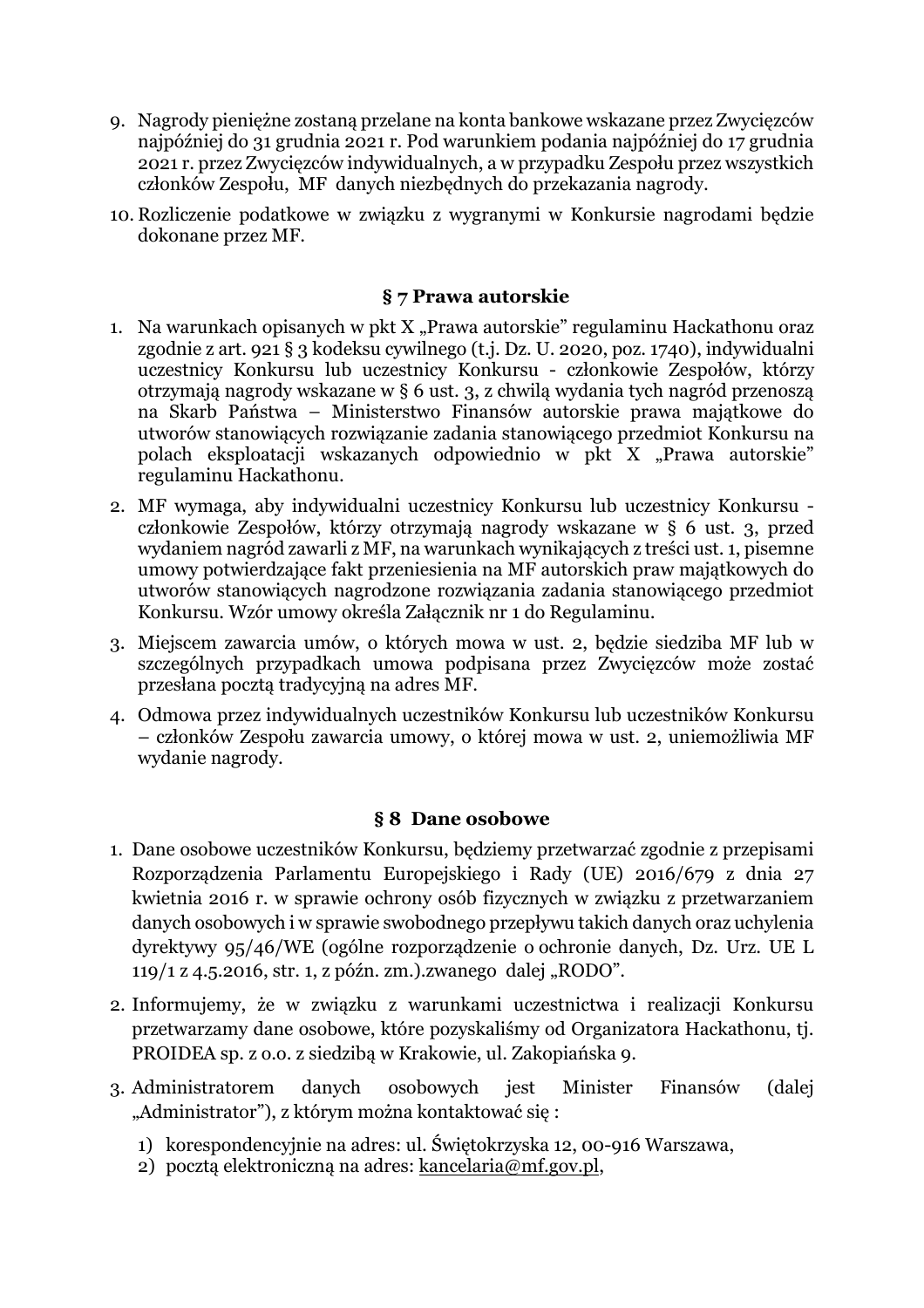- 3) poprzez Elektroniczną Skrzynką Podawczą na platformie ePUAP: /bx1qpt265q/SkrytkaESP.
- 4. Administrator wyznaczył Inspektora Ochrony Danych, z którym można kontaktować się pod adresem e-mail: IOD@mf.gov.pl lub pod podanymi wyżej adresem pocztowym i Elektroniczną Skrzynkę Podawczą.
- 5. Administrator będzie przetwarzał dane osobowe w celu:
	- 1) realizacji swoich zadań jako Partnera/Sponsora Konkursu, promowania Konkursu m.in. poprzez informowanie o jego przebiegu i wynikach, w szczególności za pośrednictwem strony internetowej MF (www.gov.pl/web/finanse), portali społecznościowych, strony internetowej GovTechPolska (www.gov.pl/web/govtech) i ich kont na portalach społecznościowych – jest to niezbędne do celów wynikających z prawnie uzasadnionych interesów Administratora,
	- 2) wydania nagrody zwycięzcom Konkursu i zawarcia umowy, o której mowa w par. 7 pkt 2 Regulaminu – podanie dodatkowych danych, określonych w Załączniku nr 1 i Załączniku nr 2 - jest to niezbędne do wypełnienia obowiązku prawnego ciążącego na Administratorze, na podstawie obowiązujących przepisów prawa;
- 6. Administrator będzie przechowywał dane osobowe przez okres niezbędny do wypełnienia celu, w jakim zostały zebrane, czyli organizacji i realizacji Konkursu, a także w celach archiwalnych, w których wymagają tego przepisy ustawy z dnia 14 lipca 1983 r. roku o narodowym zasobie archiwalnym i archiwach oraz podatkowych, zgodnie z właściwymi przepisami prawa.
- 7. Dane mogą być udostępnione uprawionym odbiorcom lub kategoriom odbiorców danych, na podstawie obowiązujących przepisów prawa.
- 8. Dane osobowe uczestników Konkursu nie będą podlegały zautomatyzowanemu podejmowaniu decyzji, w tym profilowaniu.
- 9. Uczestnikom Konkursu przysługuje:
	- 1) prawo dostępu do swoich danych osobowych i uzyskania kopii danych;
	- 2) prawo do sprostowania swoich danych osobowych;
	- 3) prawo do usunięcia danych osobowych, w przypadkach określonych w art. 17 RODO;
	- 4) prawo do ograniczenia przetwarzania danych osobowych, w przypadkach przewidzianych w art. 18 RODO;
	- 5) prawo do wniesienia sprzeciwu wobec dalszego przetwarzania danych osobowych, w przypadkach przewidzianych w art. 21 RODO.
- 10. Administrator dokłada należytej staranności, aby chronić przetwarzane dane osobowe. Nie odpowiadamy jednak za politykę prywatności podmiotów zewnętrznych. Administrator zachęca i poleca zapoznanie się z zasadami dotyczącymi ochrony prywatności, obowiązującymi w tych podmiotach.
- 11. Administrator nie przewiduje tworzenia bazy danych osobowych uczestników Konkursu. Zastrzegamy sobie natomiast prawo do zachowania dowodów doręczenia nagród do zwycięzców lub innych dokumentów i danych niezbędnych w związku z organizowanym Konkursem.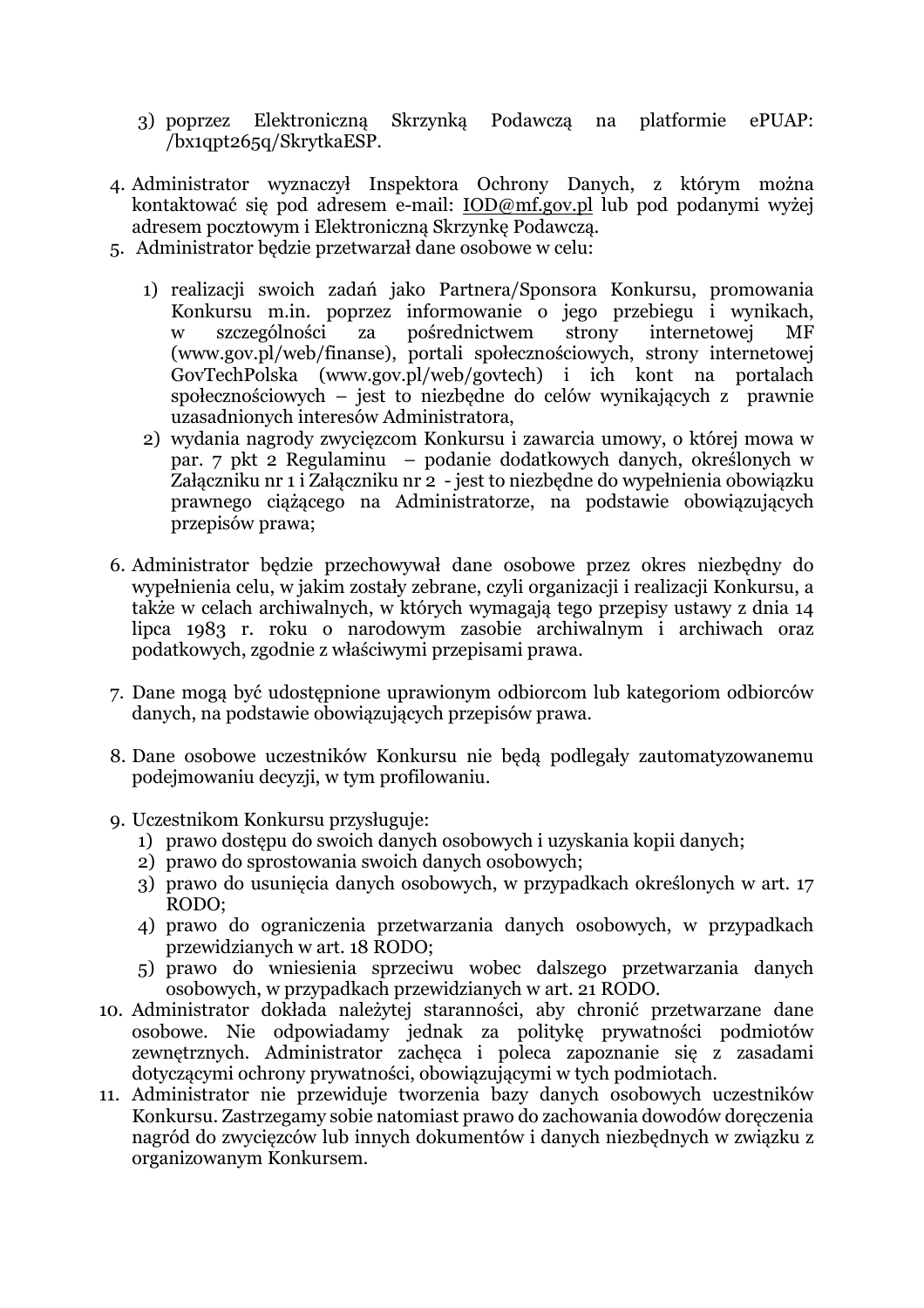12. Uczestnik Konkursu, w przypadku uznania, iż przetwarzanie jego danych osobowych narusza przepisy RODO, ma prawo do wniesienia skargi do Prezesa Urzędu Ochrony Danych Osobowych, na adres Urząd Ochrony Danych Osobowych, ul. Stawki 2, 00 - 193 Warszawa.

# **§ 9 Odpowiedzialność**

- 1. MF nie ponosi odpowiedzialności za brak możliwości przekazania nagrody w przypadku podania przez uczestnika Konkursu nieprawidłowych, niepełnych lub nieprawdziwych danych osobowych, danych kontaktowych oraz innych informacji uniemożliwiających wydanie nagrody.
- 2. Każdy uczestnik Konkursu może wycofać się z Konkursu w dowolnym czasie. Wycofanie jest równoznaczne z utratą prawa do nagrody.

### **§ 10 Postanowienia końcowe**

- 1. MF zastrzega sobie prawo ostatecznej interpretacji zapisów Regulaminu.
- 2. MF zastrzega sobie prawo odwołania lub zakończenia Konkursu przed czasem bez podania przyczyny.
- 3. Od wyników Konkursu uczestnikom Konkursu nie przysługuje odwołanie.
- 4. MF zastrzega sobie prawo dokonania zmian w Regulaminie bez konsultacji z uczestnikami Konkursu.
- 5. W przypadku sporu związanego z uczestnictwem w Konkursie, zostanie on poddany pod rozstrzygnięcie sądu powszechnego właściwego dla siedziby MF.
- 6. Regulamin obowiązuje od dnia jego publikacji na stronie internetowej www.hackyeah.pl.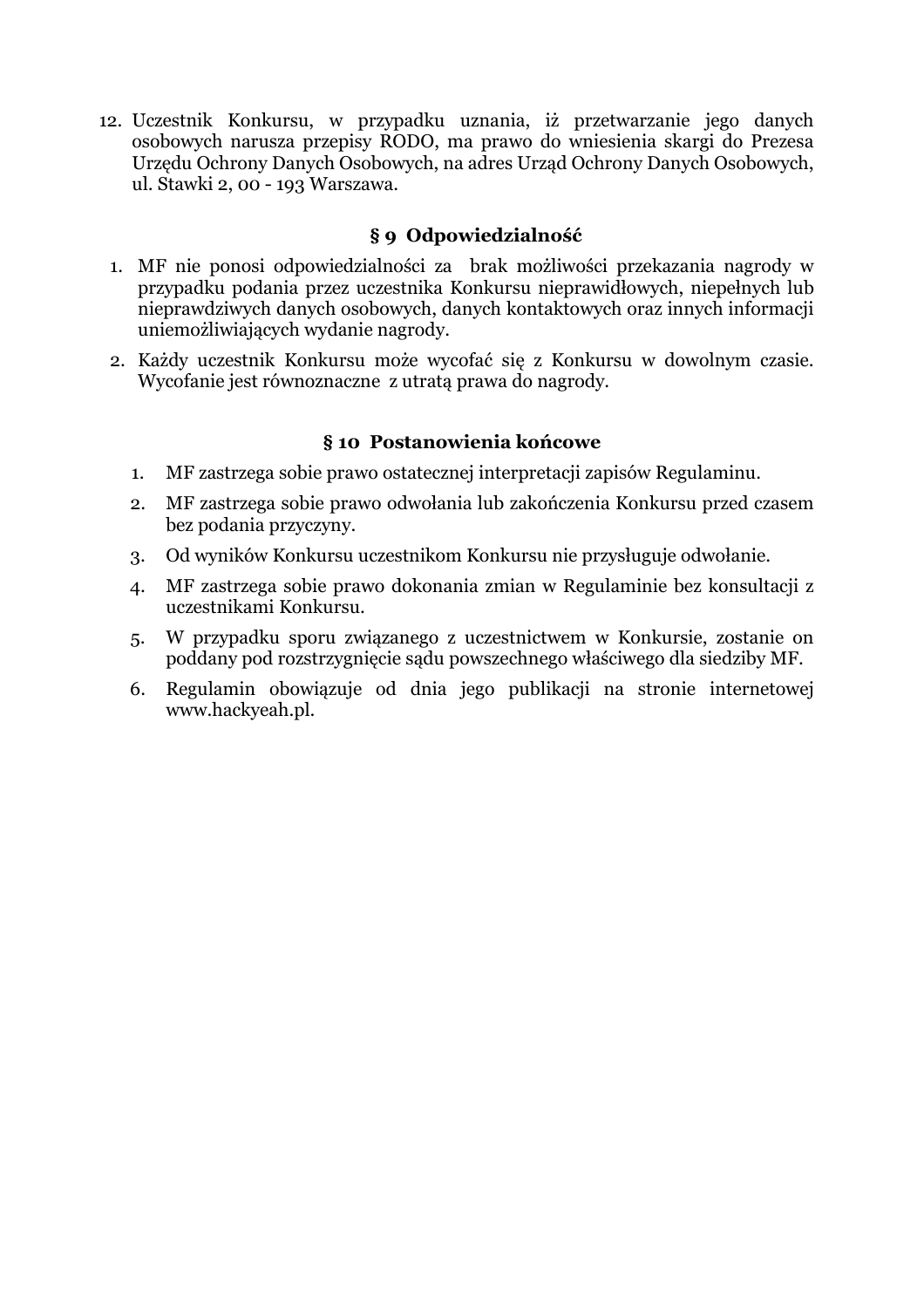### **Załącznik nr 1 do Regulaminu Konkursu Otwieracz.gov/Opener.gov**

### **Wzór umowy**

#### **Umowa o przeniesienie autorskich praw majątkowych nr ………………….. zawarta w dniu …………………. w …………………………. (dalej jako "Umowa") pomiędzy**

**Panią / Panem** ................................................................................ PESEL …………………, legitymującego się dowodem osobistym seria ……. nr …………….., zam. …………………………………………………………………………..……., zwaną/ym dalej "**Autorem**",

a

**Skarbem Państwa – Ministerstwem Finansów** z siedzibą w Warszawie, ul. Świętokrzyska 12, 00-916 Warszawa, posiadającym NIP 5260250274 oraz REGON 000002217, reprezentowanym przez …………………………………., działającego z upoważnienia Ministra Finansów na podstawie upoważnienia nr ………….………….. z dnia …………. ,

zwanym dalej "Zamawiającym".

Autor i Zamawiający mogą być w dalszej części niniejszej Umowy zwani łącznie "Stronami", a każdy oddzielnie "Strona".

#### **§ 1**

- 1. Autor przenosi na Zamawiającego majątkowe prawa autorskie do rozwiązania nagrodzonego przez Zamawiającego zadania konkursowego, przygotowanego przez Autora w ramach konkursu Otwieracz.gov/Opener.gov podczas konferencji HackYeah, która odbyła się hybrydowo w dniach 10-12 grudnia 2021 r., zwanego dalej "Utworem", obejmujące nieograniczone w czasie oraz nieograniczone terytorialnie korzystanie i rozporządzanie Utworem, przy czym:
	- 1) przeniesienie autorskich praw majątkowych do Utworu, w zakresie w jakim rozwiązanie stanowi program komputerowy, następuje na polach eksploatacji określonych w art. 74 ust. 4 ustawy z dnia 4 lutego 1994 r. o prawie autorskim i prawach pokrewnych (Dz.U. z 2019 r. poz. 1231 z późn. zm.), w tym w szczególności obejmujących:
		- a) trwałe lub czasowe zwielokrotnianie rozwiązania w całości lub w części jakimikolwiek środkami i w jakiejkolwiek formie,
		- b) tłumaczenie, przystosowanie, zmiana układu oraz dokonywanie jakichkolwiek innych zmian,
		- c) rozpowszechnianie, w tym użyczanie lub najem rozwiązania lub jego kopii;
		- d) zezwalanie na wykonywanie przez osoby trzecie praw autorskich zależnych w stosunku do rozwiązania;
	- 2) przeniesienie autorskich praw majątkowych do Utworu, w zakresie w jakim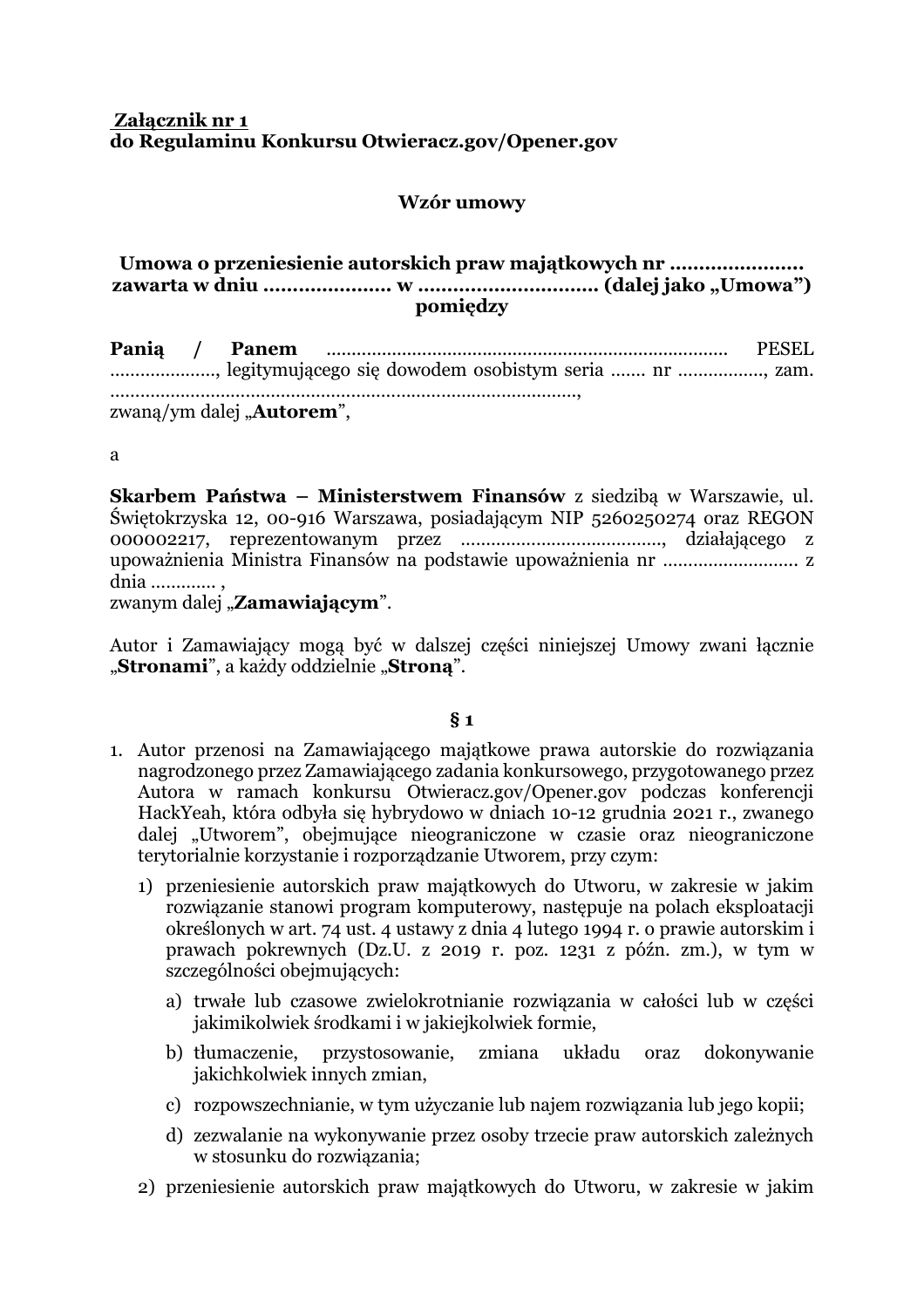rozwiązanie nie stanowi programu komputerowego, następuje na polach eksploatacji określonych w art. 50 ustawy z dnia 4 lutego 1994 r. o prawie autorskim i prawach pokrewnych, w tym w szczególności obejmujących:

- a) utrwalenie i zwielokrotnianie wszelkimi znanymi technikami, w tym techniką zapisu cyfrowego, magnetycznego, światłoczułego, elektronicznymi, wszelkimi technikami video, technikami poligraficznymi i drukarskimi,
- b) wprowadzenia do pamięci komputera i swobodnego udostępniania w sieciach komputerowych, w tym: Internet oraz Intranet – w szczególności przez stałe umieszczenie na publicznej stronie www całości dzieł lub ich części w sposób umożliwiający swobodne, wielokrotne kopiowanie każdemu zainteresowanemu,
- c) wprowadzanie egzemplarzy i nośników oraz zwielokrotnionych egzemplarzy i nośników do obrotu,
- d) publiczne odtwarzanie,
- e) publiczne udostępnianie egzemplarzy i nośników,
- f) publiczne wykonanie,
- g) najem i użyczenie,
- h) wystawienia,
- i) wyświetlania,
- j) sporządzania wersji obcojęzycznych (jak również z użyciem technik umożliwiających przekazywanie informacji dla osób z różnymi rodzajami niepełnosprawności),
- k) nadania za pomocą wizji przewodowej albo bezprzewodowej lub w inny sposób poprzez sieć komputerową w tym zamieszczanie filmów w sieci Internet bez żadnych ograniczeń z wyłączeniem możliwości publicznego emitowania filmów lub ich części w telewizji,
- l) zezwalanie na wykonywanie przez osoby trzecie praw autorskich zależnych w stosunku do rozwiązania;
- 3) przeniesienie autorskich praw majątkowych do Utworu w odniesieniu do kodów źródłowych następuje na wszystkich polach eksploatacji określonych powyżej w ust. 1 pkt 1 dla programu komputerowego i w ust. 2 pkt 2 dla dokumentacji oraz modyfikacji, kompilacji i łączenia, testowania, wdrażania, używania wytworzonego w ten sposób oprogramowania.
- 2. W wyniku przeniesienia autorskich praw majątkowych, zgodnie z ust. 1, Zamawiający nabywa wyłączne prawo do korzystania z Utworu, w pełnym zakresie, w jakikolwiek sposób, bez ograniczeń czasowych i terytorialnych na wszystkich wynikających z Umowy polach eksploatacji.
- 3. Autor wyraża zgodę na dokonywanie przez Zamawiającego lub na jego zlecenie wszelkich zmian, aktualizacji i uzupełnień Utworu – opracowań. Wszelkie prawa w tym zakresie (prawa do Opracowań) przysługiwać będą Zamawiającemu. Autor wyraża zgodę na rozporządzanie i korzystanie z opracowań przez Zamawiającego.
- 4. Autor przenosi na Zamawiającego wyłączne prawo do wykonywania zależnych praw autorskich oraz prawo do zezwalania na wykonywanie zależnych praw autorskich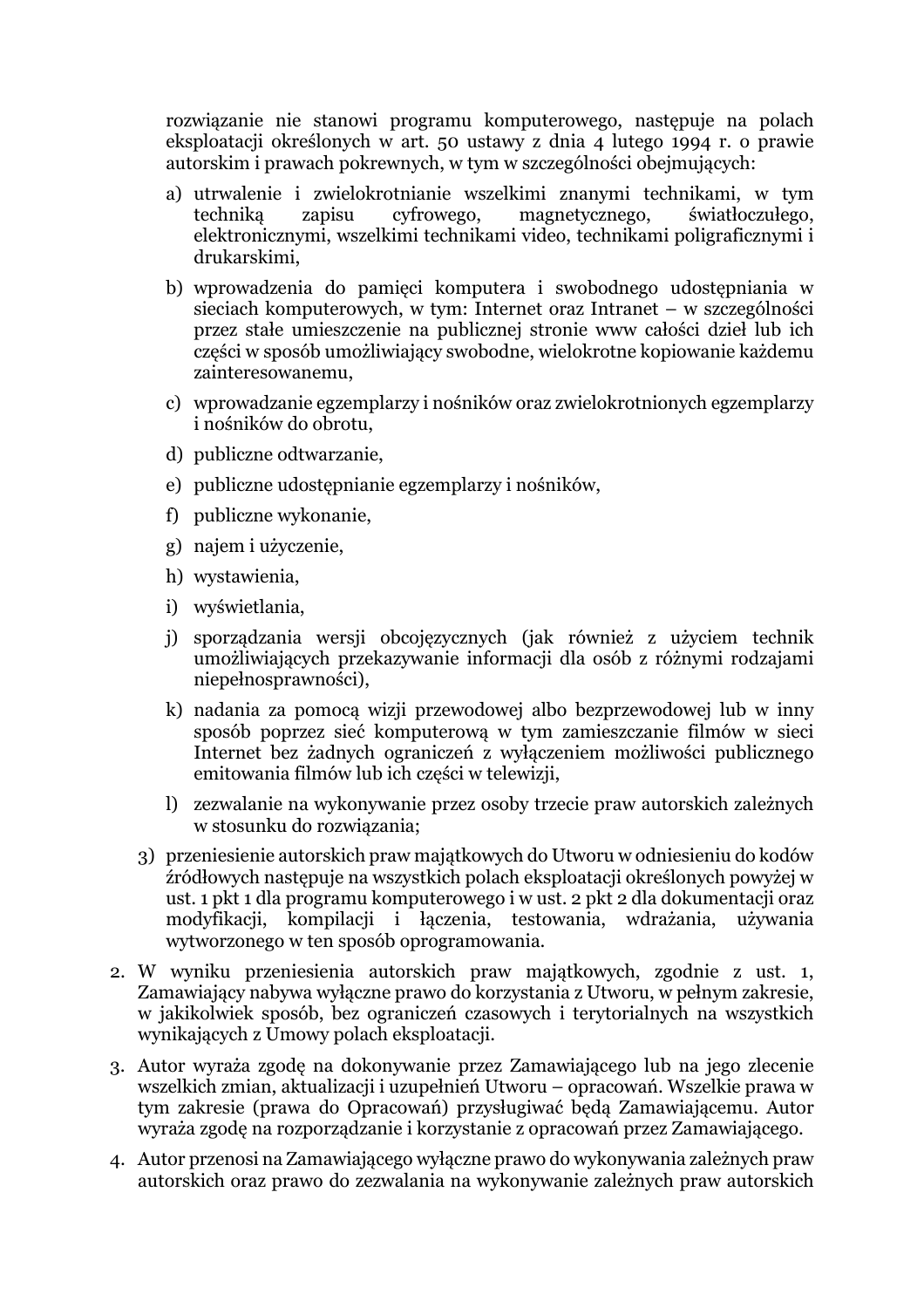do Utworu, w szczególności do tłumaczenia, przystosowywania, zmiany układu oraz wprowadzania innych zmian lub modyfikacji i nie będzie domagał się z tego tytułu dodatkowego wynagrodzenia.

5. Zamawiający może wykonywać autorskie prawa majątkowe samodzielnie lub może upoważnić do tego osoby trzecie.

#### **§ 2**

Na podstawie odrębnej umowy Zamawiający może powierzyć Autorowi stworzenie Opracowań Utworu, a Autor, w takim przypadku zobowiązany będzie do przeniesienia w całości autorskich praw majątkowych do takich Opracowań wyłącznie na rzecz Zamawiającego lub wskazanego przez Zmawiającego podmiotu.

#### **§ 3**

- 1. Przeniesienie autorskich praw majątkowych na Zamawiającego, opisanych w § 1 Umowy, następuje z chwilą wydania Autorowi nagrody, o której mowa w § 4 ust. 1.
- 2. Z chwilą wydania nagrody, o której mowa w § 4 ust. 1, Zamawiający nabywa prawo własność egzemplarza utworu oraz nośników, na których Utwór został utrwalony.

### **§ 4**

- 1. Przeniesienie autorskich praw majątkowych do Utworu w pełnym zakresie przewidzianym Umową następuje w zamian za nagrodę, która zostanie wydana (wypłacona) Autorowi przez Zamawiającego w ramach konkursu Otwieracz.gov/Opener.gov, o którym mowa w § 1 ust. 1, na zasadach określonych w regulaminie konkursu Otwieracz.gov/Opener.gov.
- 2. Strony oświadczają, że nagroda określona w ust. 1, stanowi całość należności przysługującej Autorowi z tytułu przeniesienia autorskich praw majątkowych do Utworu, w szczególności nagroda obejmuje należność za korzystanie przez Zamawiającego z Utworu na wszystkich wskazanych w Umowie polach eksploatacji, jak również należność z tytułu przeniesienia prawa własności egzemplarza Utworu oraz nośników, na których Utwór został utrwalony oraz za udzielenie zgody na wykonywanie praw zależnych przez Zamawiającego. Autorowi nie należy się żadne dodatkowe wynagrodzenie z tytułu przeniesienia autorskich praw majątkowych do Utworu.
- 3. Strony potwierdzają, że Umowa nie jest udzieleniem zamówienia publicznego w rozumieniu przepisów ustawy z dnia 29 stycznia 2004 r. Prawo zamówień publicznych (Dz. U. z 2020 r. poz. 200 z późn. zm.), a wypłata nagrody następuje w oparciu o postanowienia art. 921 § 3 kodeksu cywilnego (Dz.U. z 2020 r. poz. 1740) oraz regulaminu konkursu Otwieracz.gov/Opener.gov.

# **§ 5**

Autor oświadcza, że:

1) w chwili przeniesienia na rzecz Zamawiającego autorskich praw majątkowych do Utworu, prawa te będą przysługiwały Autorowi w całości, w pełnym zakresie i bez ograniczeń,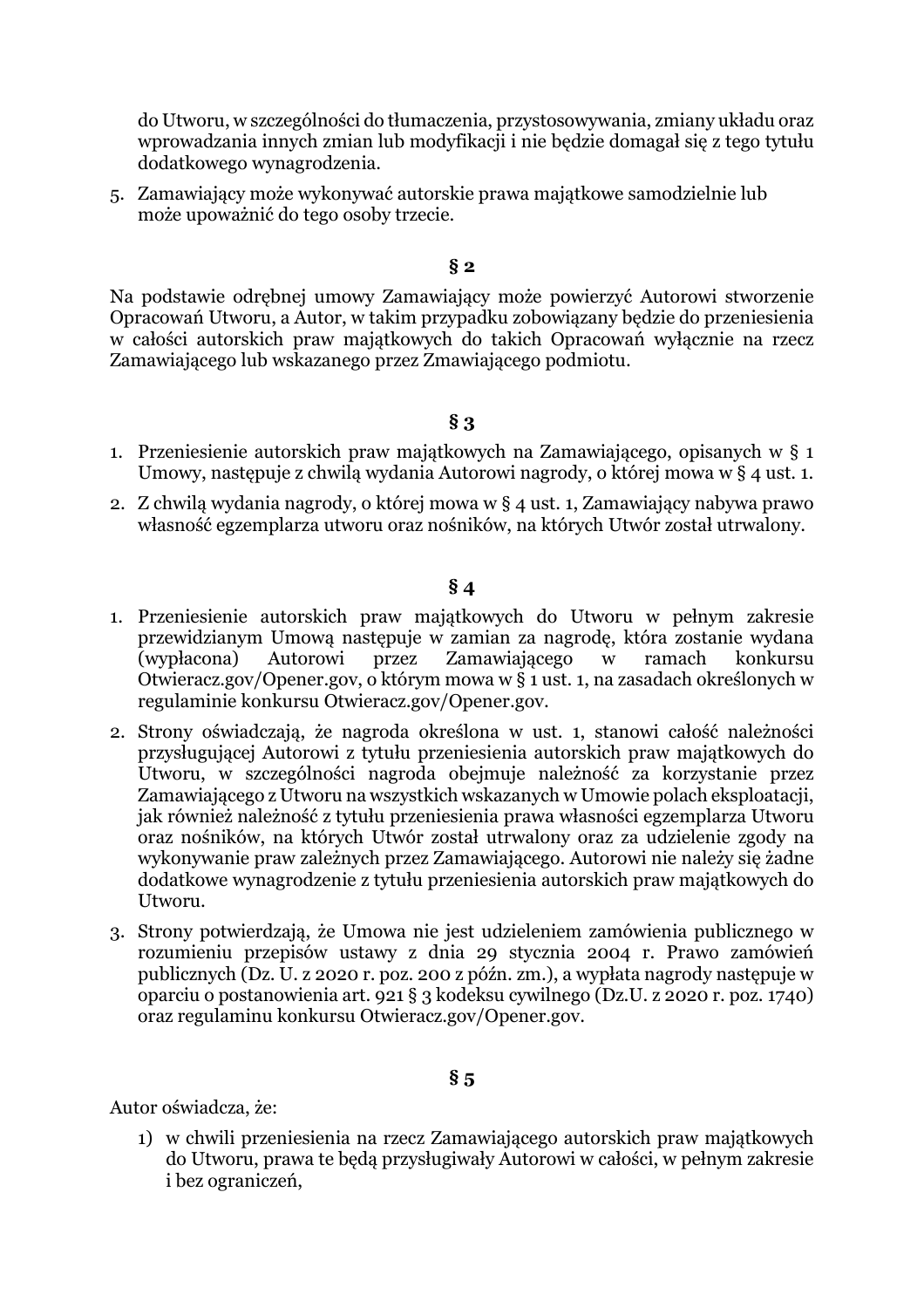- 2) autorskie prawa majątkowe do Utworu, podlegające przeniesieniu na rzecz Zamawiającego nie będą w żaden sposób ograniczone ani obciążone, a w szczególności żadnej osobie trzeciej nie będą przysługiwać jakiekolwiek prawa do Utworu,
- 3) ani przeniesienie na Zamawiającego autorskich praw majątkowych, ani korzystanie z Utworu przez Zamawiającego lub osoby trzecie, którym Zamawiający udzieli prawa do korzystania z Utworu, nie będzie w żaden sposób naruszać jakichkolwiek praw osób trzecich.

#### **§ 6**

- 1. W razie wystąpienia przez osoby trzecie przeciwko Zamawiającemu z roszczeniami z powodu naruszenia praw własności intelektualnej, w tym w zakresie autorskich praw majątkowych, Autor podejmie wszelkie kroki niezbędne do obrony przed tymi roszczeniami, a w przypadku, gdy wskutek wystąpienia z takimi roszczeniami Zamawiający lub osoby trzecie, którym Zamawiający udzieli prawa do korzystania z Utworu, będą musiały zaniechać korzystania z Utworu w całości lub w części lub wydane zostanie orzeczenie zobowiązujące do zapłaty z jakiegokolwiek tytułu na rzecz osób trzecich, Autor naprawi wszelkie szkody wynikające z roszczeń osób trzecich, w tym zwróci koszty i wydatki poniesione w związku z tymi roszczeniami.
- 2. Autor niezwłocznie zawiadomi Zamawiającego o wszelkich roszczeniach z powodu naruszenia praw własności intelektualnej w tym w zakresie autorskich praw majątkowych do Utworu, skierowanych przeciwko Autorowi.
- 3. Autor oświadcza, że wyraża zgodę na anonimowe korzystanie przez Zamawiającego z Utworu na wszystkich polach eksploatacji wskazanych w Umowie, w szczególności Zamawiający ma prawo korzystania z Utworu bez oznaczenia autorstwa na egzemplarzach.

### **§ 7**

- 1. Wszelkie zmiany Umowy wymagają formy pisemnej pod rygorem nieważności.
- 2. W sprawach nieuregulowanych Umową zastosowanie mają przepisy kodeksu cywilnego oraz ustawy o Prawie autorskim i prawach pokrewnych.
- 3. Wszelkie spory wynikłe na tle Umowy rozstrzygane będą przez sąd powszechny właściwy miejscowo dla Zamawiającego.
- 4. Umowę sporządzono w trzech jednobrzmiących egzemplarzach, jeden dla Autora i dwa dla Zmawiającego.

| <b>Autor</b> | Zamawiający |  |
|--------------|-------------|--|
| Data:        | Data:       |  |
| Podpis:      | Podpis:     |  |